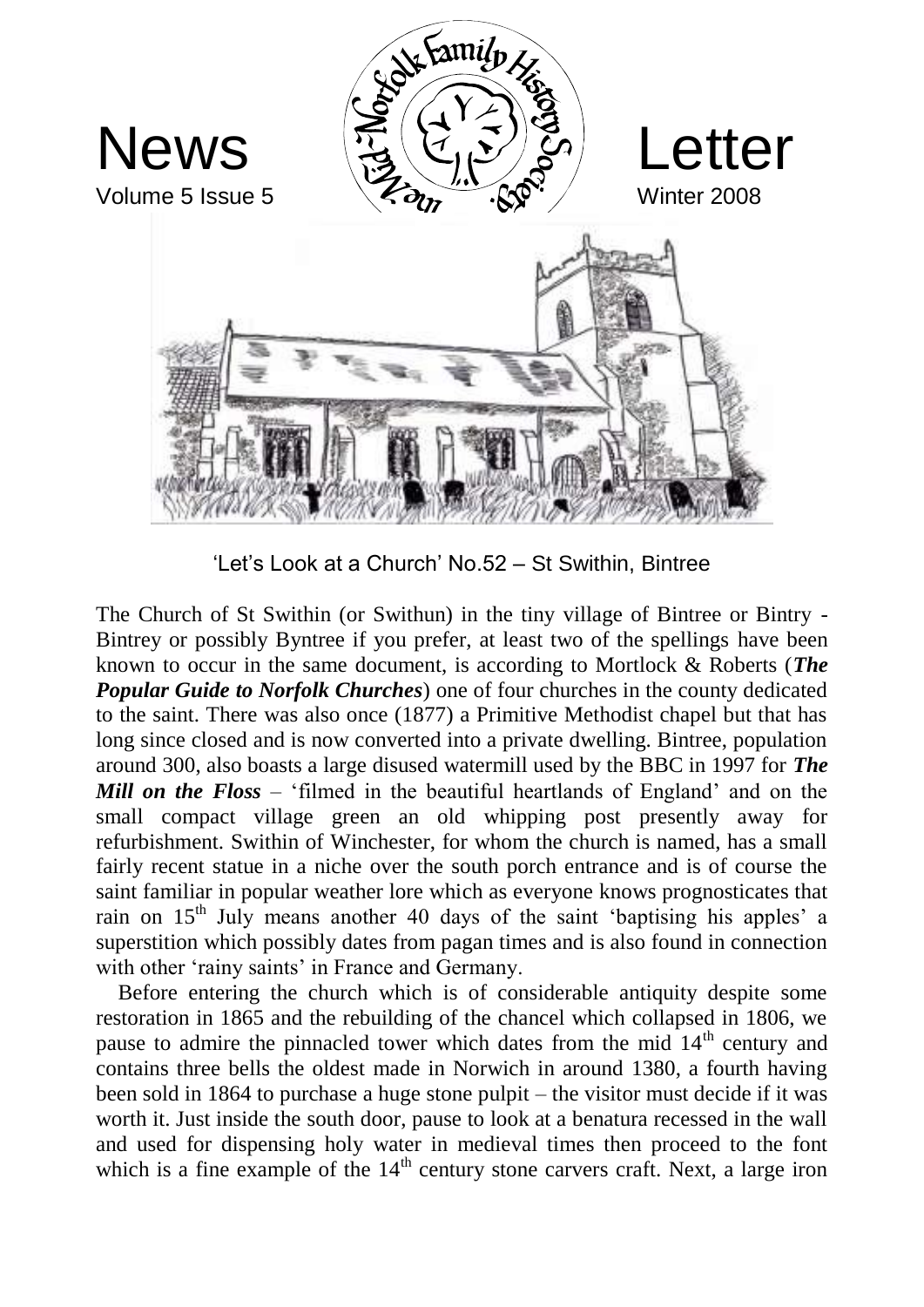bound chest also said to date from the  $14<sup>th</sup>$  century and made from a hollowed out tree trunk takes our eye before we walk down the body of the church to the Lady Chapel, perhaps more often a feature of larger churches, which now occupies the transept and which was restored eighty years ago and has an interesting Victorian window celebrating two naval captains. Near to the altar and only discovered in 1903 is a Norman pillar piscina, a shallow basin used for washing the communion vessels. This example is of note being one of only four of its type in England. We finally examine the Bishop's chair dating from 1664 and bearing an embroidered symbol of the Holy Trinity.

 Leaving the building, we turn left and exploring the small but atmospheric graveyard with its ancient tombs - the  $20<sup>th</sup>$  century graves are in a new plot over the road, we come upon, the grave, recently cleaned, of one the Revd Richard William Enraght who from 1895 until his death three years later was priest of St Swithin's. Fr. Enraght's grave is that of a "Confessor" (someone who suffered for his faith, while not actually dying for it) and his story is an interesting one. Born in Ireland in 1837, Enraght joined the Anglican priesthood in 1861 and was greatly influenced by the ideas of the Oxford Movement which opposed liberal tendencies in the Church and sought the revival of High Church practices and doctrine later leading to what became known as Anglo-Catholicism and ritualism. In 1874, Disraeli's government with the backing of the Anglican hierarchy decided to crush ritualism in the Church of England with the passing of Public Worship Regulation Act and soon, Enraght, by now a vicar in Birmingham, fell foul of the law eventually serving 49 days in prison for such illegal practices as the use of wafer bread in Holy Communion, making the sign of the Cross and allowing the Agnus Dei of the mass to be sung - they took their religion seriously in those days! Not unsurprisingly, the case became a *cause célèbre* and such was the public outcry that there were no more attempts to use the law to suppress ritualism and Enraght had the dubious distinction of being one of the last English clerics to be imprisoned for his religious beliefs and is still very much remembered at St Swithin's where his processional cross is apparently still in use.

 The original parish registers are held at the Norfolk Record Office (Cat. Ref. PD276) and comprise Baptisms 1582-1995, Marriages 1593-1667, 1681-1993, Burials 1558-1959 and Banns 1756-1971. Microform copies of these are available for research but are incomplete - those for the Baptisms end at 1900, the Marriages in 1901 and the Burials and Banns only run to 1902. Archdeacon's and Bishop's Transcripts cover Baptisms 1600-1866, Marriages 1600-1837 and Burials 1600- 1866. Also available at the Record Office are items from the Parish Chest including a Bintree tithe apportionment and map for 1844, a record of altered tithe apportionments for the period 1858-1891, Overseers of the Poor Accounts 1731- 1843, Churchwarden's, Vestry and Parochial Church Council documents 1619- 1972 and the Town Book for 1619-1797. *Roderic & Denise Woodhouse* **A few lines from your new Editor …**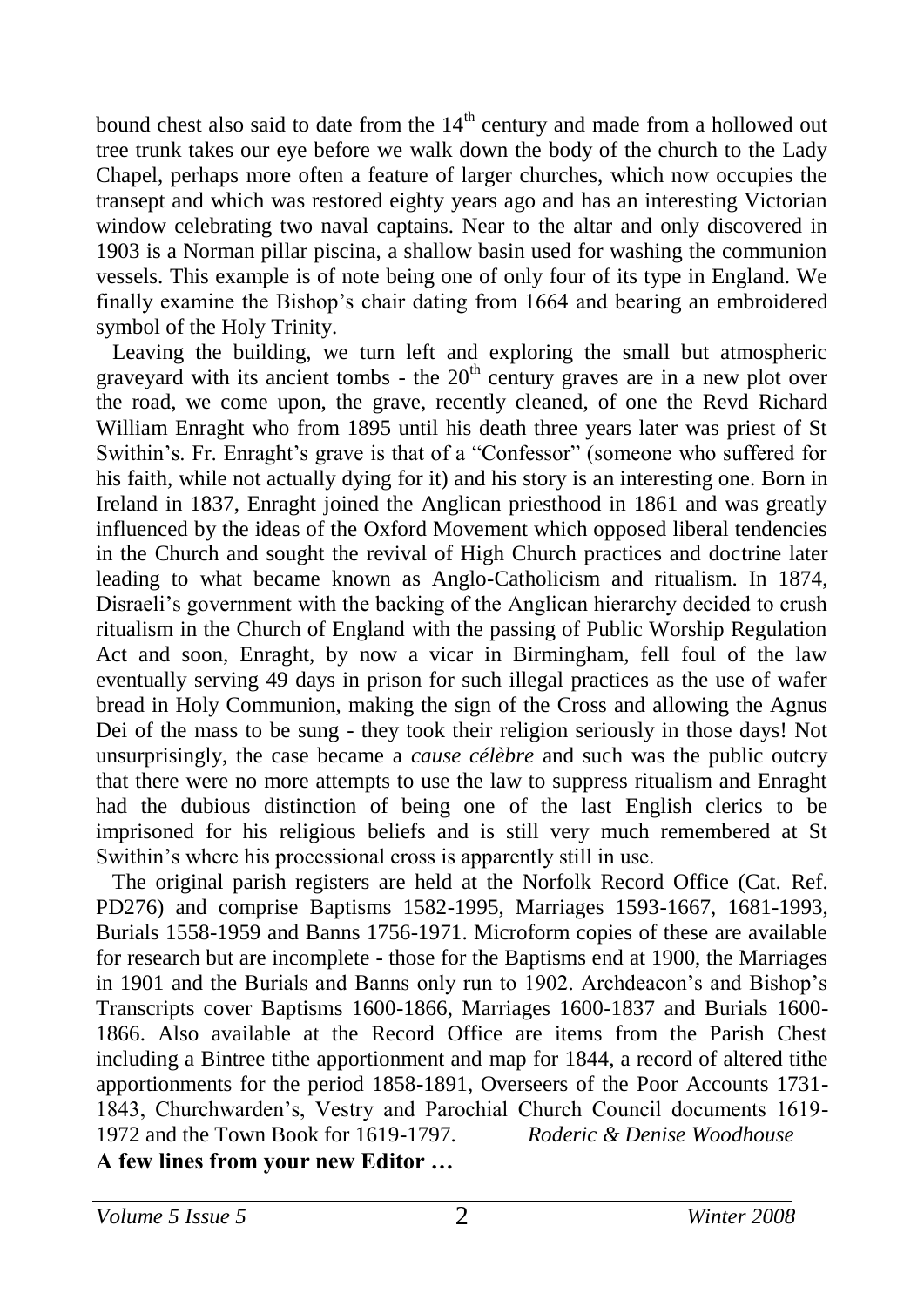Hello – I'm Kate Easdown, your new Editor, and I hope I can do as good a job as Jean has done over the years. I would be grateful for your contributions and letters, let me know what you would like to see in your magazine, let me know if your research has thrown up anything particularly fascinating or unusual, in fact anything you would like to share with other members.

**Format for Newsletter Contributions** …. Preferably typed using Microsoft Word or Works, then please email the file to me at [Familyhis@aol.com](mailto:Familyhis@aol.com) or post in on a CD/floppy disk or handwritten, to me at the address on the back of the Newsletter.

## **Deadline for inclusion in the next Newsletter ……… January 10th 2009.**

Kate

#### **….. And a THANK-YOU TO OUR 'RETIRED' EDITOR**

Jean Loizou, with a certain degree of apprehension, took over from Glynn Burrows as Editor in 1997 and her first newsletter was issued in January 1998. Jean introduced the beige semi-hard cover and Jean introduced the idea of issues being numbered by the four seasons. From the start she decided to retain the 'Let's Look at Churches' theme. Her first issue carried Little Fransham church on the cover, that was number 7. Incredibly her last newsletter, Autumn 2008, featured St Andrew at Guist, number 51. I make that 45 issues - all produced on time and to the same high standard of content and layout.

As well as putting the Newsletter together and canvassing for articles, what most of us failed to realise, was that for much of her time as editor she also looked after the advertisements, negotiated directly with the printer, often driving to Wisbech to collect the finished product, stuck address labels on the envelopes, inserted the newsletters and then took those not collected at the meeting to the post office very much a full time unpaid job.

I am sure that I speak for all members of the society; past, present, local and distant in offering a most sincere thank you for those ten years dedicated work. Hopefully we shall continue to see Jean at our monthly meetings. Maybe, between her gardening and new 'aviary' bird hobby, with all that spare time now on her hands, she will contribute the occasional article to help out our 'new' Newsletter editor, or perhaps even offer a little talk. But whatever she decides to do, on behalf of the Mid Norfolk Family History Society I wish her and her partner, Don, all the best for the future.

Tom Garland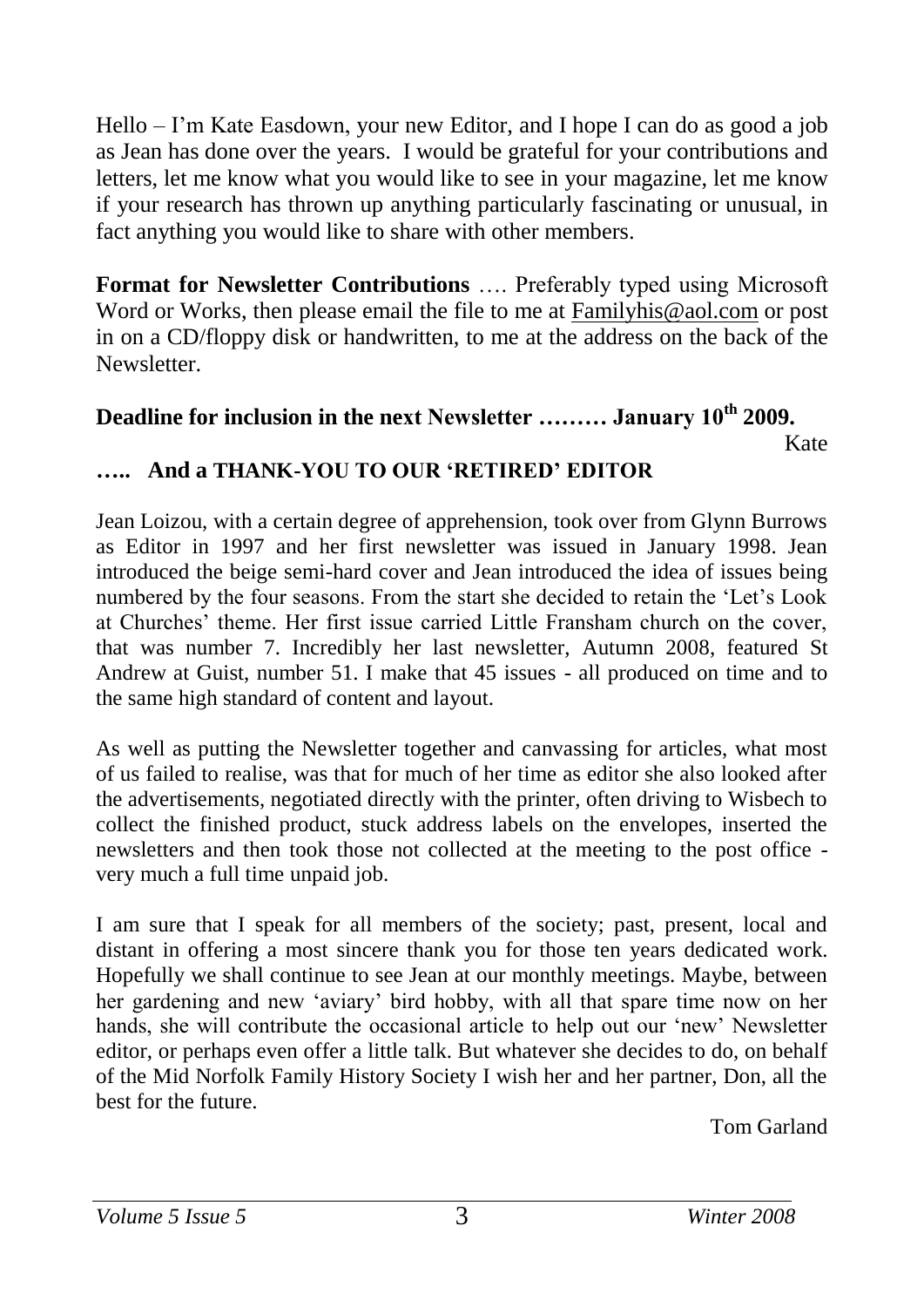*Please be aware that any contract or agreement made between members and members or researchers/ advertisers is on their own terms, and is therefore not the responsibility of the Society. However, we would like to know of any problems encountered and may cease accepting advertising.*

#### **CONTENTS**

| <b>MID-NORFOLK FHS NATIONAL BURIAL INDEX</b> |  |
|----------------------------------------------|--|
|                                              |  |
|                                              |  |
|                                              |  |
|                                              |  |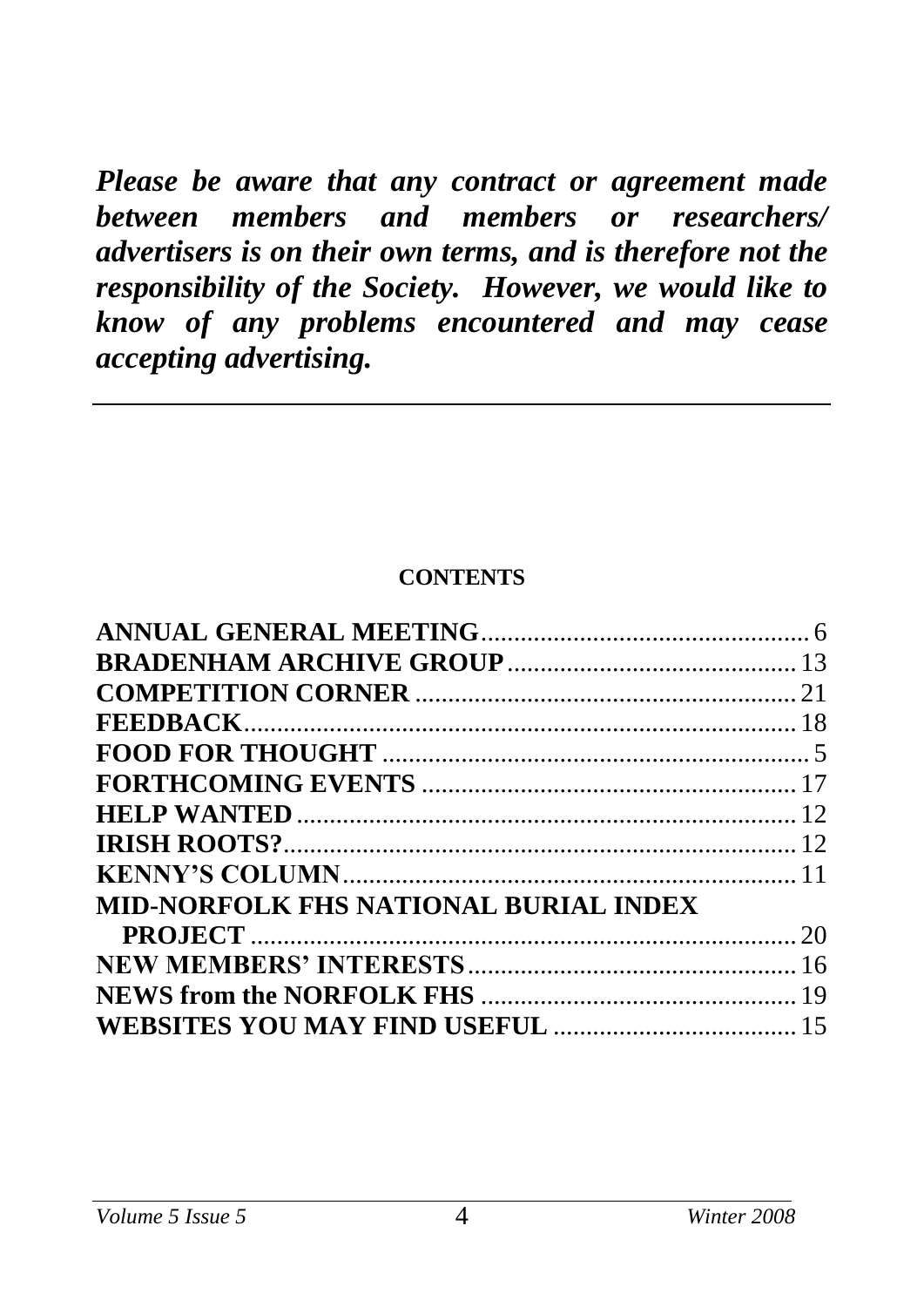## **FOOD FOR THOUGHT**

## A Monetary Question

In the chancel of Foulsham church there is an elaborate memorial to Sir Thomas Hunt who died in 1616. The memorial has sculptured kneeling figures of him, dressed in full armour, and his three wives in dress of the period.

At the bottom of the memorial is a tablet listing the charities to which he bequeathed annual payments  $- \pounds 10$  for the maintenance of the church organ,  $\pounds 20$  to The Worshipful Company of Fishmongers, 53s.4d to the poor of St Dunstan's and a similar amount to the poor of Cambwell. Why 53s.4d, why such a strange, yet precise amount?

From my 'ancient' Newnes Encyclopaedia I learnt that in 1351 Edward III introduced a Gold Noble coin, which was valued at one third of a pound (6s.8d). Armed with this I went back to MY schooldays when:

12 pence equalled 1shilling and 20 shillings equalled 1 pound

Sums was my favourite subject at school and it didn't take me long to work out that 6s 8d = 80d and 53s. 4d = 640d. Therefore by dividing 640 by 80 I concluded that Sir John's donations to the poor were in fact 8 Gold Nobles per year, which like the £20 and £10 donations was a far less cumbersome figure

Problem solved? No not quite, for if this was the case why is it not written on the tablet as 8 Gold Nobles? Referring back to my encyclopaedia I discovered that the Gold Noble only remained in use until the reign of Henry VII (1485 - 1509). Consequently, if my encyclopaedia is correct, by the time of Sir John's death the Gold Noble had not been struck for over 100 years.

So my question is: Why was the donation not converted into  $\pounds$  s d and written on the tablet as £2.13s 4d. Was the Gold Noble replaced by something else of the same value; or was this a case of an old (very old) monetary sum still in use by the wealthy, reluctant to see it's passing? Whatever, the answer, why did Sir Thomas's 'accountants' not advise that the amount should be rounded up to £3, or down to £2, which surely would have made it much easier to administer the donation?

Tom Garland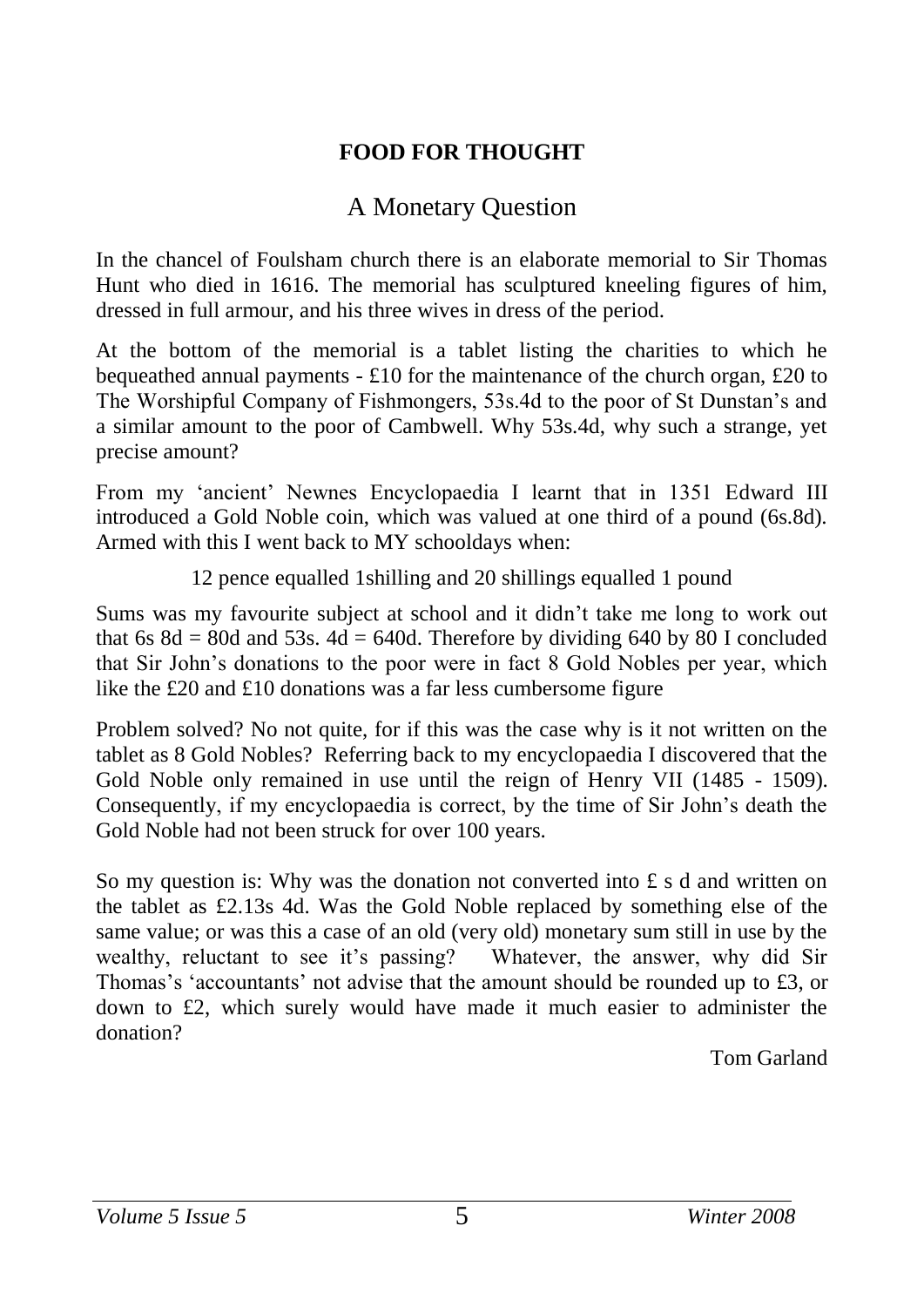### **ANNUAL GENERAL MEETING**

The Society Annual General Meeting took place on the  $17<sup>th</sup>$ September. There were three committee changes, Sue Vicarage took on the post of Secretary, Denise and Roderic took on Members' Interests and Kate became the Editor. The Chairman's report is as follows:

## CHAIRMANS AGM REPORT - 2008

And so the society comes to its  $14<sup>th</sup>$  year. During that time I don't think that I have seriously considered that we may have to close, or at the very least drastically change. However, this year with Jean's enforced resignation as Newsletter editor and no practical volunteer to take over I thought the future of the society really was in jeopardy. Fortunately, Kate Easdown has volunteered to have a go and the crisis has been averted. All I can now ask is that having 'saved' the society the least we can do is all make an effort to supply her with stories, articles, snippets and research experiences etc to help make her job easier.

Apart from that major problem the society has had another good year. Despite Jean's pending departure the Newsletter appeared, on time and to the usual high standard, Sue's Members Interest appeared in the spring, as it always does and Joan's E mail bulletin magically appeared on our monitors every month. Our very small band of MI recorders did another four churchyards and we sold over 200 booklets. Barry still co-ordinates our Burial Index which is still proving a valuable asset; 'Surname' printouts from it, by post, email, Gressenhall and The Norwich History Fairs, and royalties from the online version, although individually selling for only a few pence, earned us over £300.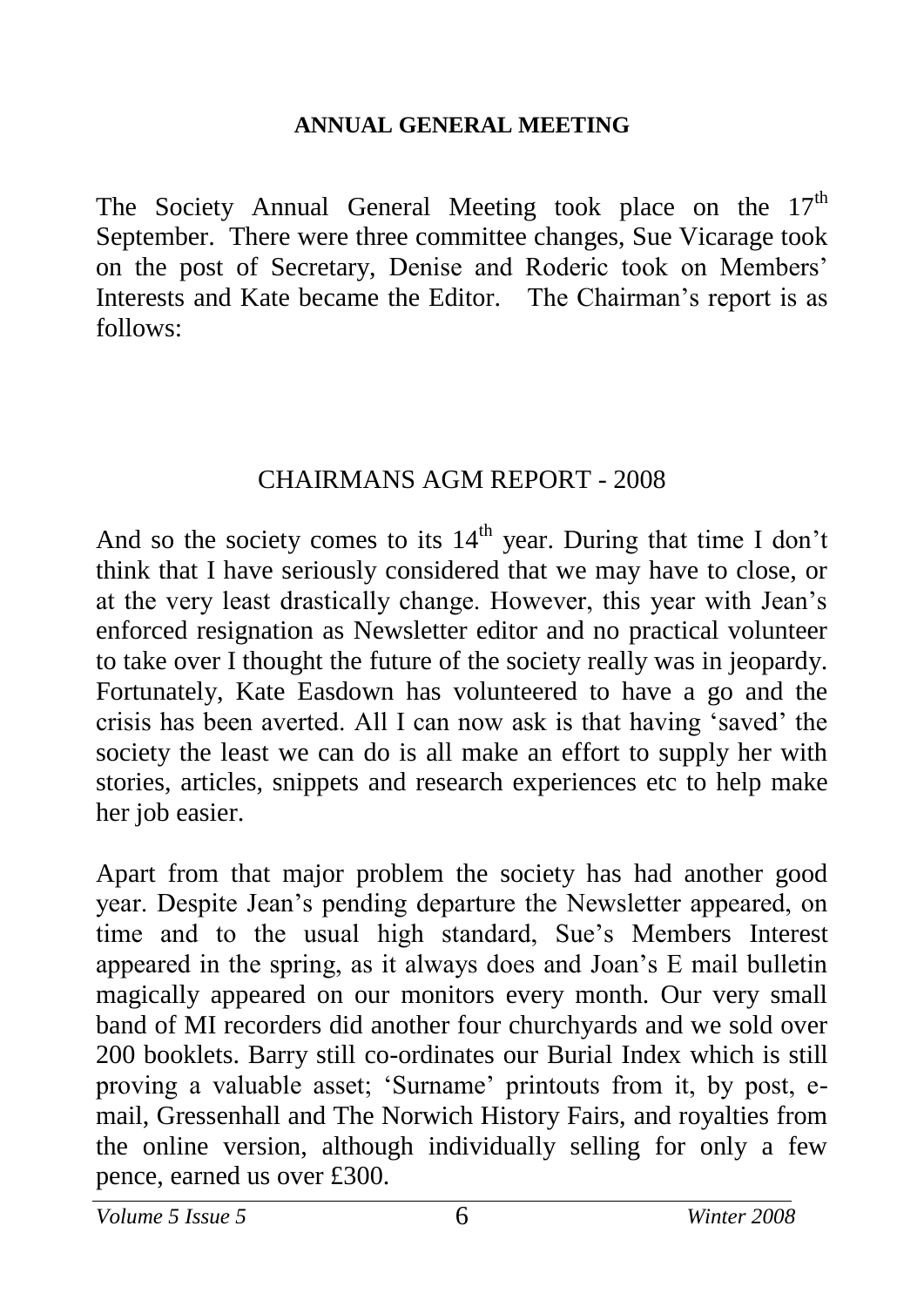Once again, thanks to the varied and interesting programmes that Graham arranged for us, our monthly meetings attracted an average of 40 people. But we must not forget Susan and her helpers with the library, the people who come in early to set up, Shirley with the refreshments, etc who all play their part in helping to make our monthly meetings an enjoyable and interesting experience.

Our membership stands at 278 and despite increasing prices our 'Statement of Income over Expenditure' shows a surplus of almost £500, which meant that once again, we were able to recommend that the annual membership fee remains unchanged.

This is a very brief synopsis of the past year and I would like to finish with a formal 'thank you' to all the committee for helping make the society run smoothly and to all the members for your continuing support.

Footnote: The observant, will realise that the new Editor was the Society Secretary. Consequently we have had to do a minor 'cabinet re-shuffle' (see details on back cover of Newsletter) - please bear with us while we find our feet.

Tom Garland (Chairman)

*The Income and Expenditure Account for the year ended 31st July 2008 is on the following page.*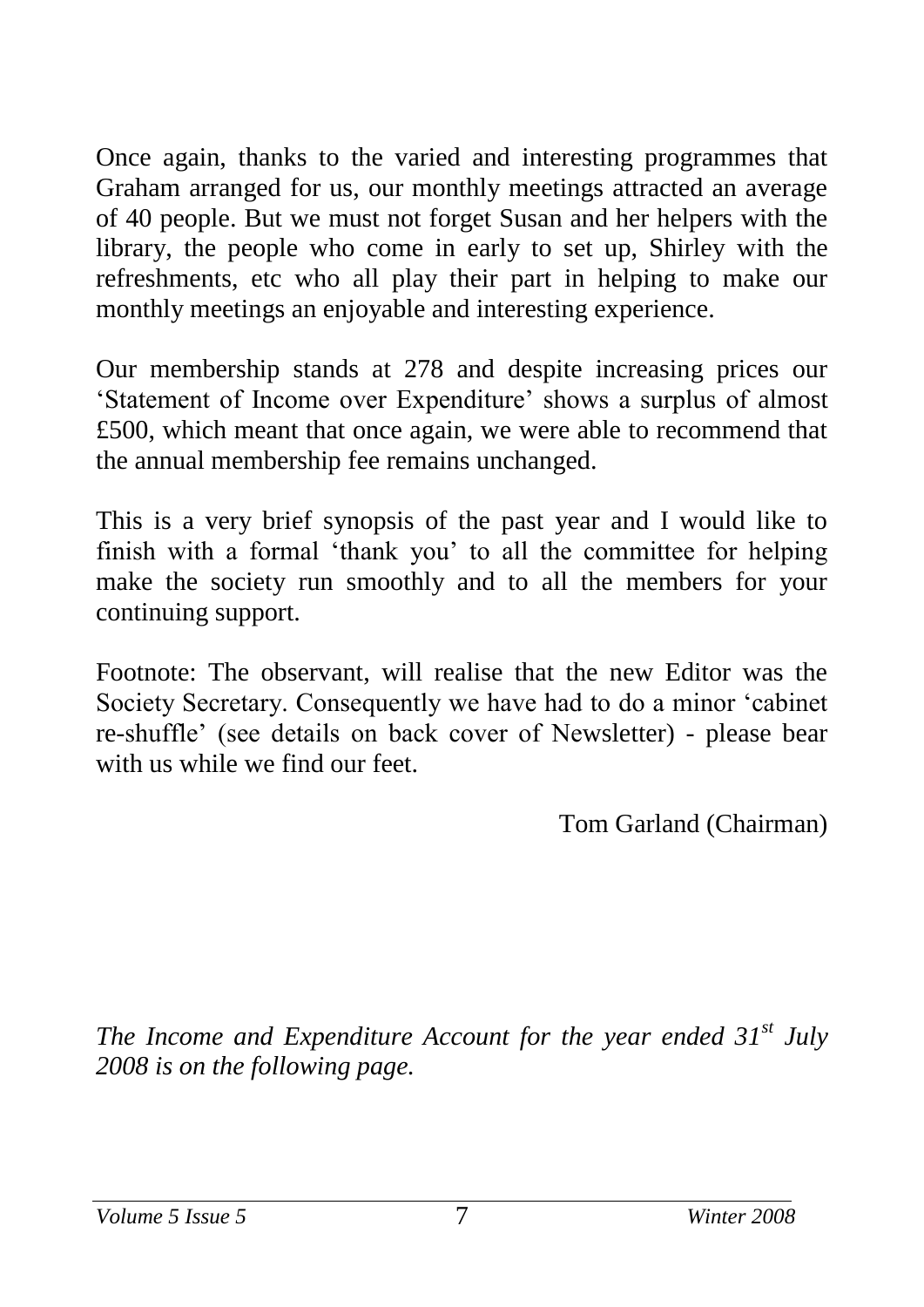| u<br>ш<br>£ 550.19<br>525.69<br>£976.70<br>TOTAL<br>Business Money Manager Account<br>Less commission (to churches)<br>Less printing postage, refunds<br>FFHS On-Line Commission<br><b>Villacellaneous Sales</b><br>Cash at H5BC Bank<br>Traissurer Account<br>Publication Sees<br><b>Voucher Sales</b><br>Subscriptions<br>Barrk Interest<br>Donations<br>ASSETS<br>885.45<br>2 093.52<br>144.48<br>26.90<br>47.98<br>66,76<br>61.90<br>60.98<br>50.00<br>5.00<br>539.31<br>2007<br>Sul<br>98925<br>£3,017.94<br>805.29<br>6 499.99<br>256.70<br>30.18<br>478.96<br>4.75<br>29.16<br>15.55<br>£3,874.91<br>£ 499.99<br>£4,374.90<br>128.11<br>202.39<br>i<br>ίú<br>ü<br>шÌ<br><b>Gd</b><br>32.50<br>B11.29<br>206.00<br>E1,00175<br>E 32.50<br>Бd<br>TOTAL<br>Equipment (laptop primer pointer upgrade)<br>General Admin. (post, stationery etc)<br>BALANCE AS AT 31st JULY 2008<br>FFHS Subscription and Insurance<br>Excess income over expenditure<br>Vewsletters (printing, postage)<br>Less advertising revenue<br>Plus excess inc. over exp.<br>Balance as at 31.7.07<br>Balance as at 31.7.08<br>Meetings and Events<br>Less door takings<br><b>Uncleared cheques</b><br><b>Accumulated Fund</b><br>Jorary Purchases<br><b>LIABILITIES</b><br>Sundries<br>Nabsite<br>Publicity<br>Projects | EXPENDITURE |  |  | <b>INCOME</b> |                       |           |           |
|----------------------------------------------------------------------------------------------------------------------------------------------------------------------------------------------------------------------------------------------------------------------------------------------------------------------------------------------------------------------------------------------------------------------------------------------------------------------------------------------------------------------------------------------------------------------------------------------------------------------------------------------------------------------------------------------------------------------------------------------------------------------------------------------------------------------------------------------------------------------------------------------------------------------------------------------------------------------------------------------------------------------------------------------------------------------------------------------------------------------------------------------------------------------------------------------------------------------------------------------------------------------------------------------------|-------------|--|--|---------------|-----------------------|-----------|-----------|
|                                                                                                                                                                                                                                                                                                                                                                                                                                                                                                                                                                                                                                                                                                                                                                                                                                                                                                                                                                                                                                                                                                                                                                                                                                                                                                    |             |  |  |               |                       |           | 2007      |
|                                                                                                                                                                                                                                                                                                                                                                                                                                                                                                                                                                                                                                                                                                                                                                                                                                                                                                                                                                                                                                                                                                                                                                                                                                                                                                    |             |  |  |               | £2,005.00             |           | E1,992.00 |
|                                                                                                                                                                                                                                                                                                                                                                                                                                                                                                                                                                                                                                                                                                                                                                                                                                                                                                                                                                                                                                                                                                                                                                                                                                                                                                    |             |  |  |               |                       |           |           |
|                                                                                                                                                                                                                                                                                                                                                                                                                                                                                                                                                                                                                                                                                                                                                                                                                                                                                                                                                                                                                                                                                                                                                                                                                                                                                                    |             |  |  |               | 426.51                | Ŵ         | 260,76    |
|                                                                                                                                                                                                                                                                                                                                                                                                                                                                                                                                                                                                                                                                                                                                                                                                                                                                                                                                                                                                                                                                                                                                                                                                                                                                                                    |             |  |  |               | y                     |           | 35.00     |
|                                                                                                                                                                                                                                                                                                                                                                                                                                                                                                                                                                                                                                                                                                                                                                                                                                                                                                                                                                                                                                                                                                                                                                                                                                                                                                    |             |  |  |               | 108.65                |           | 88.60     |
|                                                                                                                                                                                                                                                                                                                                                                                                                                                                                                                                                                                                                                                                                                                                                                                                                                                                                                                                                                                                                                                                                                                                                                                                                                                                                                    |             |  |  |               | 275.94                |           | 218.82    |
|                                                                                                                                                                                                                                                                                                                                                                                                                                                                                                                                                                                                                                                                                                                                                                                                                                                                                                                                                                                                                                                                                                                                                                                                                                                                                                    |             |  |  |               | 95.37                 |           | 11.40     |
|                                                                                                                                                                                                                                                                                                                                                                                                                                                                                                                                                                                                                                                                                                                                                                                                                                                                                                                                                                                                                                                                                                                                                                                                                                                                                                    |             |  |  |               | 108.47                |           | 75.70     |
|                                                                                                                                                                                                                                                                                                                                                                                                                                                                                                                                                                                                                                                                                                                                                                                                                                                                                                                                                                                                                                                                                                                                                                                                                                                                                                    |             |  |  |               |                       |           |           |
|                                                                                                                                                                                                                                                                                                                                                                                                                                                                                                                                                                                                                                                                                                                                                                                                                                                                                                                                                                                                                                                                                                                                                                                                                                                                                                    |             |  |  |               |                       |           |           |
|                                                                                                                                                                                                                                                                                                                                                                                                                                                                                                                                                                                                                                                                                                                                                                                                                                                                                                                                                                                                                                                                                                                                                                                                                                                                                                    |             |  |  |               |                       |           |           |
|                                                                                                                                                                                                                                                                                                                                                                                                                                                                                                                                                                                                                                                                                                                                                                                                                                                                                                                                                                                                                                                                                                                                                                                                                                                                                                    |             |  |  |               | E3,017.54             | £2,682.28 |           |
|                                                                                                                                                                                                                                                                                                                                                                                                                                                                                                                                                                                                                                                                                                                                                                                                                                                                                                                                                                                                                                                                                                                                                                                                                                                                                                    |             |  |  |               |                       |           |           |
|                                                                                                                                                                                                                                                                                                                                                                                                                                                                                                                                                                                                                                                                                                                                                                                                                                                                                                                                                                                                                                                                                                                                                                                                                                                                                                    |             |  |  |               |                       |           |           |
|                                                                                                                                                                                                                                                                                                                                                                                                                                                                                                                                                                                                                                                                                                                                                                                                                                                                                                                                                                                                                                                                                                                                                                                                                                                                                                    |             |  |  |               |                       |           |           |
|                                                                                                                                                                                                                                                                                                                                                                                                                                                                                                                                                                                                                                                                                                                                                                                                                                                                                                                                                                                                                                                                                                                                                                                                                                                                                                    |             |  |  |               | E 265.57<br>E4.185.62 |           |           |
|                                                                                                                                                                                                                                                                                                                                                                                                                                                                                                                                                                                                                                                                                                                                                                                                                                                                                                                                                                                                                                                                                                                                                                                                                                                                                                    |             |  |  |               |                       |           |           |
| 24,577.29<br>£4,451.19<br>Cash in hand                                                                                                                                                                                                                                                                                                                                                                                                                                                                                                                                                                                                                                                                                                                                                                                                                                                                                                                                                                                                                                                                                                                                                                                                                                                             |             |  |  |               | E 4,451.19            |           |           |

*Volume 5 Issue 5* 8 *Winter 2008*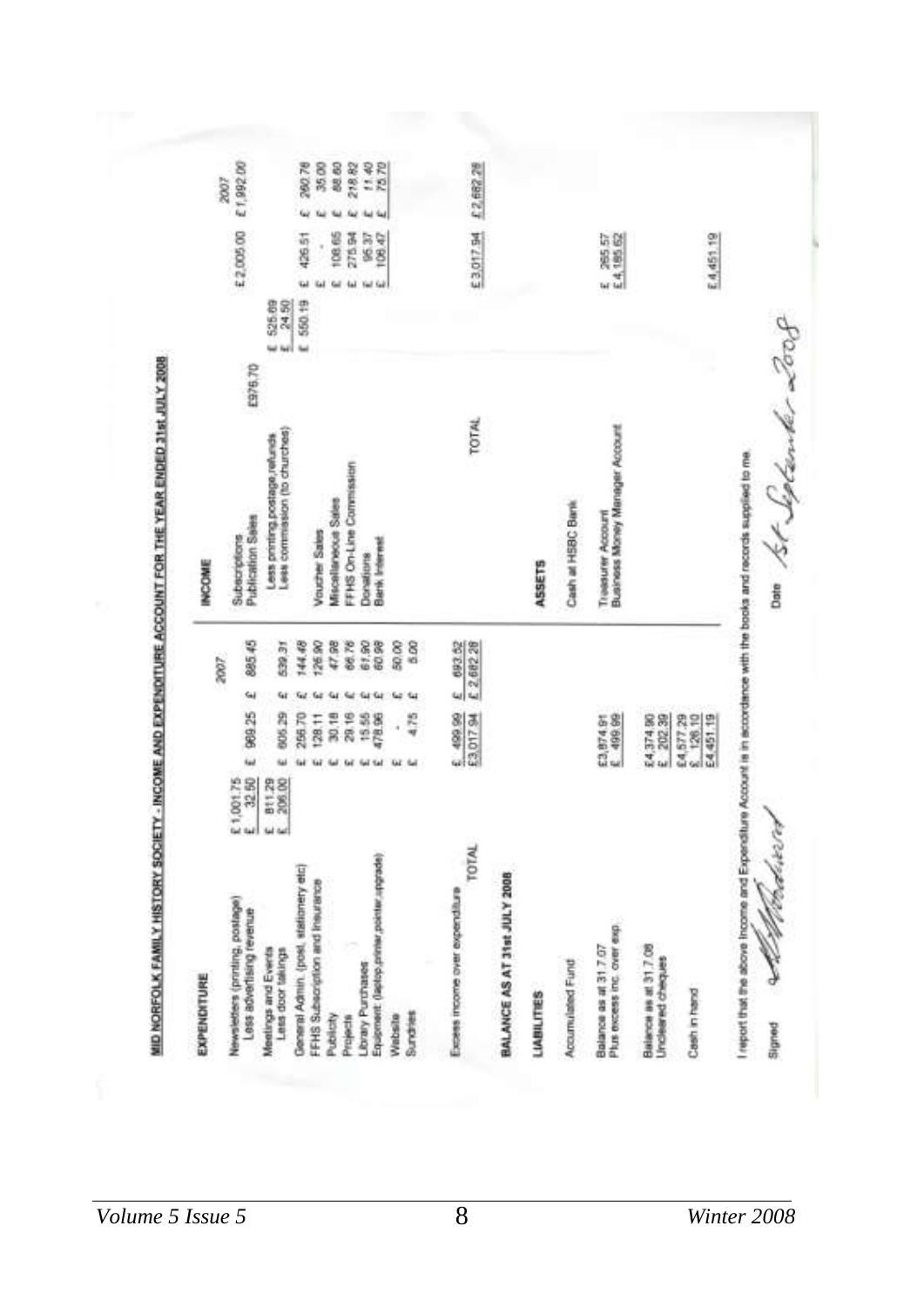And after the business of the AGM was finished Tom's quiz was held, here are some of the questions …. Can you answer them? *The answers are on page 21.*

1. What was Edwina Currie's position in Government?

- a. Conservative Junior Health Minister to Margaret Thatcher
- b. Conservative Health Minister to John Major
- c. Labour Shadow Health Minister
- 2. When was penicillin available for doctor's general use?
	- a. 1948
	- b. 1941
	- c. 1935

3. What finally happened to the liner Queen Elizabeth? It was sold for:

- a. Conversion into a hotel/museum in the USA
- b. Conversion into a floating university in Hong Kong
- c. Salvage/scrap in Singapore

4. A lot was made of the arrival of the 'Empire Windrush' from Jamaica but just how many West Indians were on that first ship?

- a. 792
- b. 492
- c. 92

5. How long after theatre censorship was officially abolished was the American musical 'Hair' staged in the West End?

- a. 1 day
- b. 2 weeks
- c. 3 months

6. What was the relation ship between Emeline and Christobel Pankhurst?

- a. Mother & daughter
- b. Sisters
- c. Cousins

7. When first and second class mail was introduced how much was it for a normal letter -  $1^{\text{st}}$  &  $2^{\text{nd}}$  class

a. 5d & 4d b. 7d & 5d c. 10d & 8d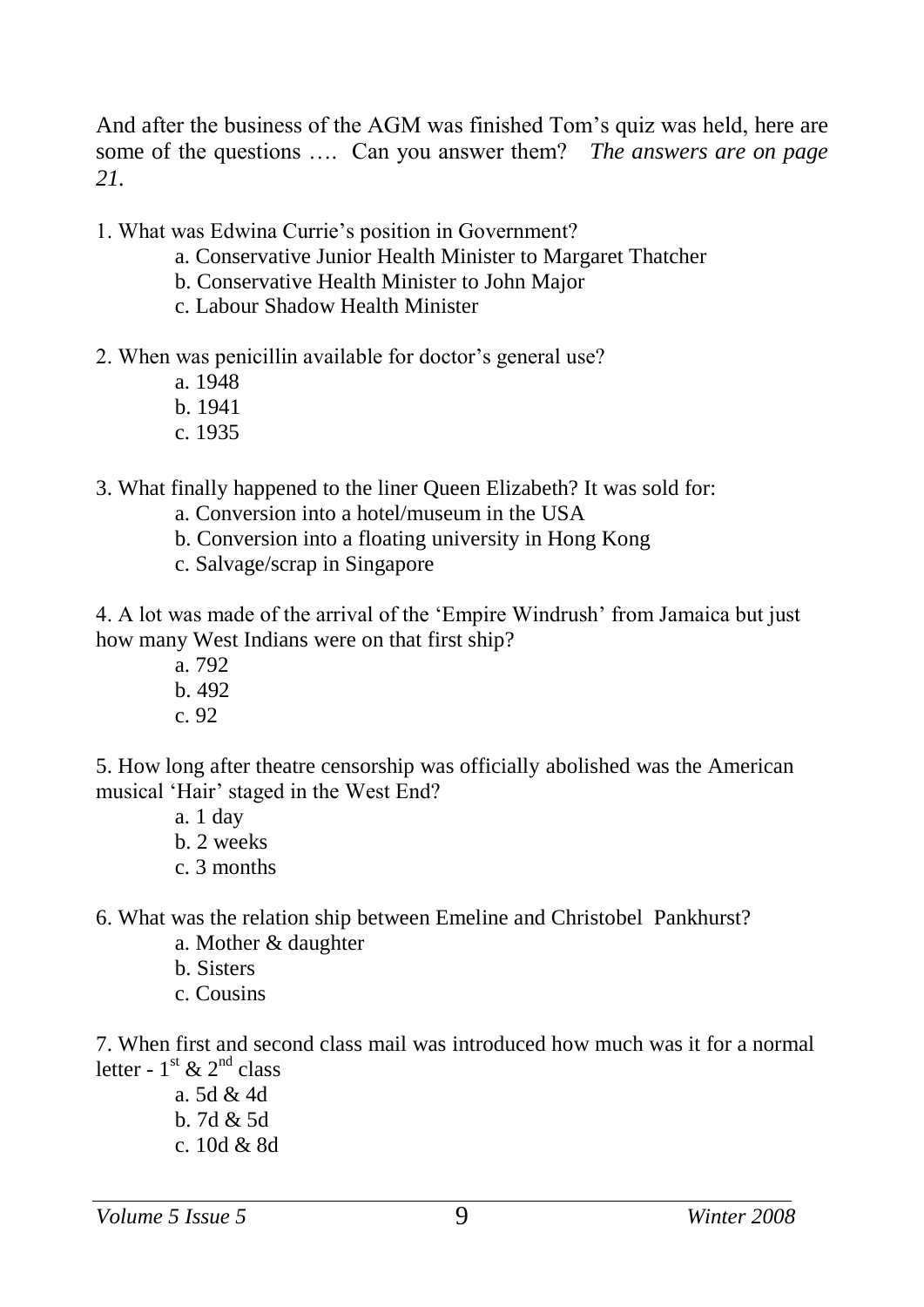8. In the year of 'three popes' what was the nationality of the third one?

- a. Italian
- b. Polish
- c. Swiss

9. What was the cost of a gallon of petrol in 1938 a. 8½d (3.5p) b. 1s 2½d (6.0p) c. 1s 10d (8.8p)

Finally: How many characters are needed to write '1988' in Roman Numerals?

\*\*\*\*\*

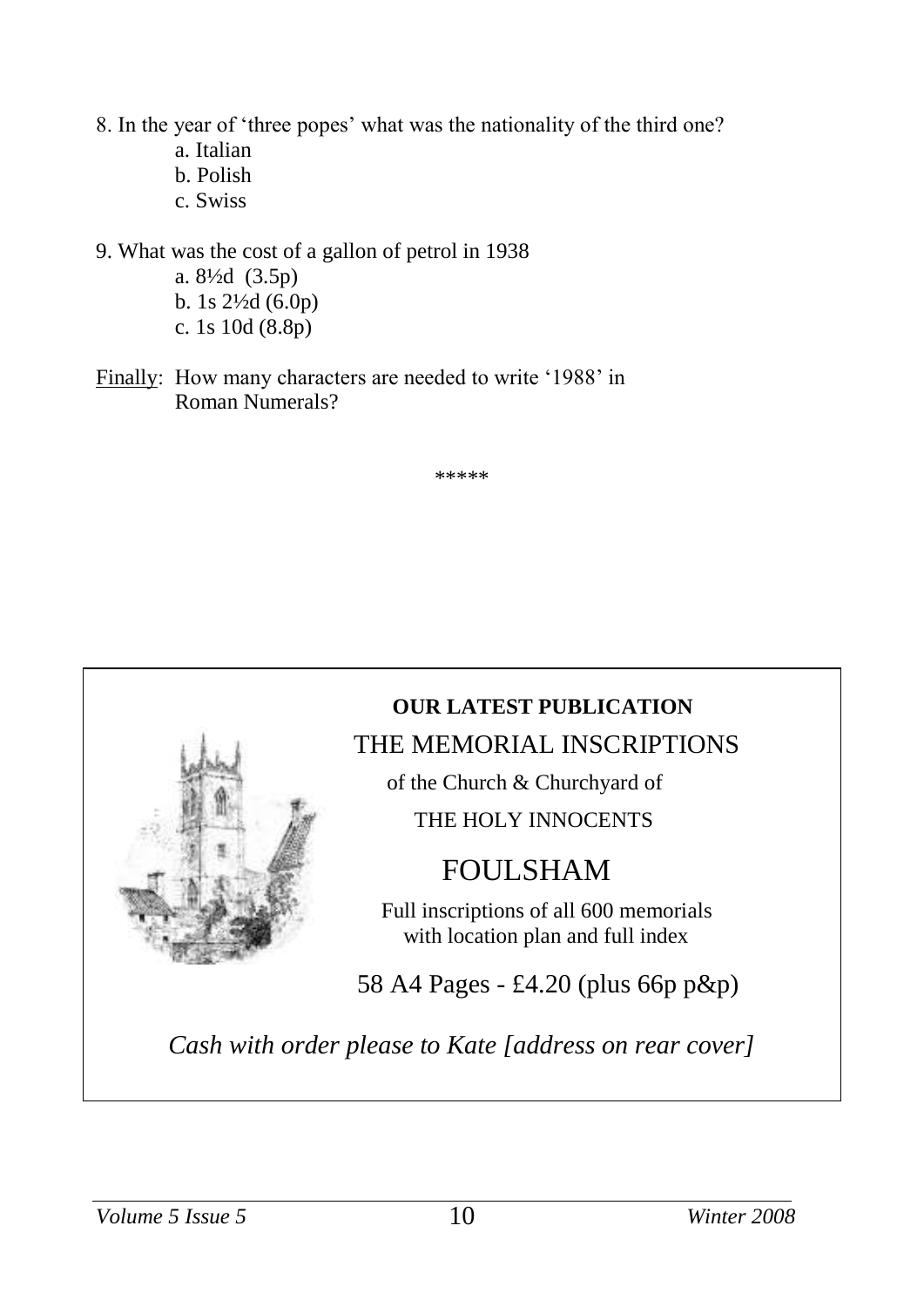# **KENNY'S COLUMN**



HELLO! Doesn't time fly. Here we are again! Thanks to those who have sent letters and emails. Firstly thanks to Marlene Williams of Sheppey, Kent who has ancestors with unusual *names*. She has CURRY RAMM born c1851 West Rudham, Norfolk. Then HENDRY RAMM born c1859 Houghton. Norfolk, and

HENRY CHRISTMAS RAMM born c1869 East Rudham, Norfolk.

Next thanks also to Edith Unsworth who emailed me telling me of her Gt Gt Grandmother Mary Binns who being 84 was listed as a 'Retired Beesilles.' This turned out to be 'Beer Seller!' Then she has a Gt Grandfather James Simpson who was a Builder, Commissioner and Harrogate's second Mayor. The third person who contacted me was Roger Broady of Queensland, Australia whose brother is a MNFHS member and who has a Bill Poster, a Fowl Maker, a Fly Propietor, and a Landsman, Longshoreman. Thanks to you three for your fairly quick responses.

One thing that I want to say to encourage you in your family history research, is don't give up. I have a story that had gone round in my mothers maternal family which said a great uncle of mine, Bert Claxton, had first fathered an illegitimate child – Olive, then had gone into the army, into the Northumberland Fusiliers, sometime after 1901 but before Dec 1906 and had got captured, having fought in WW1 and had somehow ended up in a Swiss hospital, finally marrying his Swiss Nurse. I also knew that after the war he had lived with his wife in Bournemouth, Dorset until he died. I later but much more recently learned that Bert had been in Gottingen POW Camp, and that the family had a letter send from him in Gottingen Camp to his Mother in Bury St Edmunds, SFK. To me this story HAD to be told but it was such a struggle getting from Olive's family the information that they had. They were so genuinely busy. But because I'm like I am, I just didn't give up being rather like a dog with a bone I eventually received an envelope full of information, including a copy of that letter from the POW Camp, 2 more pictures of him while he was in Switzerland and 1 photo of him in Gottingen Camp itself! So if you can't get any further with your research, keep trying, cover all the angles and I'll be surprised if you don't one day strike some sort of gold.

Till next time. Kenny.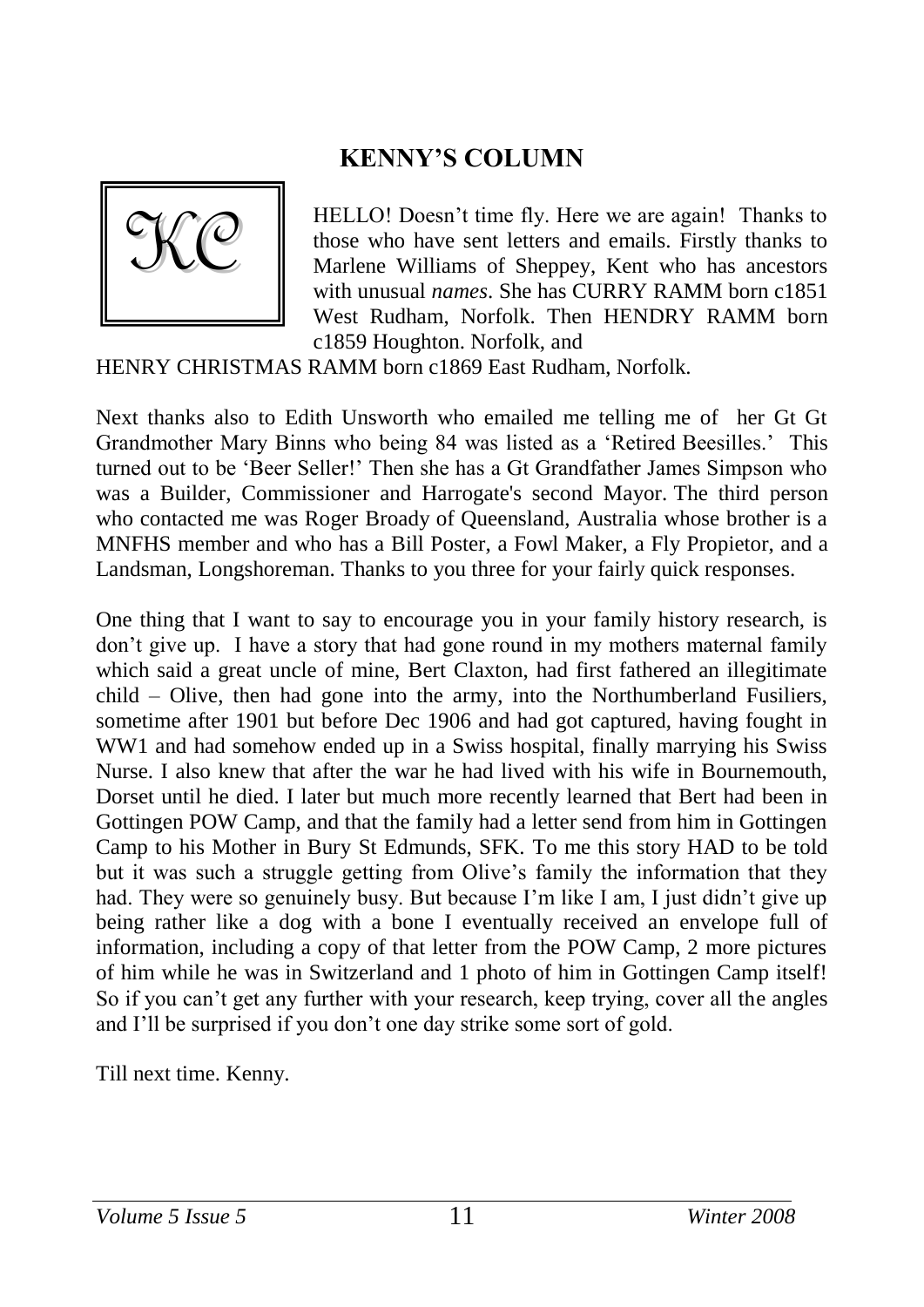#### **HELP WANTED**

I hope we can make this a regular feature of the Newsletter. Please send me your questions, perhaps distant members need help from a local member, perhaps a photograph of a village or church, or perhaps even some local knowledge. Please email your questions and replies to me at [Familyhis@aol.com](mailto:Familyhis@aol.com) or post to me at the address on the back of the Newsletter.

Thank you, Kate.

To start off we have two questions from Sue Harris.

1) My ancestor lived in the house next to Station Villas, Quebec Road, Dereham in 1861. Does anyone know how or why the pair of houses were called Station Villas. It certainly wasn't named after the railway station which was/is the other side of town. What other station could they be named after?

2) My grandmother was living in Gt Yarmouth at the time of WWII and as a result of heavy bomb damage was evacuated to Dereham. Is anyone aware of any documentation that exists about the evacuees who moved to Dereham. Where did they come from, how many were there, how and where were they housed? I understand that Dereham children only went to school half days during this time to enable the children of evacuees to attend the school during the other half of the day so there must have been a considerable number.

and a question from Patricia Taylor from Dartford:

Does anyone have any memories of my great uncle George Dodman, a chimney sweeper of Attleborough Norfolk. He appears in the trade directories for Attleborough 1922 to 1937, address given as Griffin Lane. I believe that his wife's name was Lily, and that he had three daughters, Rose, Ella and Ruth. George was a first cousin of Richard Dodman who traded from the house with the chimney sweeps painted sign on the outside wall in London Road East Dereham.

### **IRISH ROOTS?**

Irish Roots Magazine is available from Irish Roots Media Ltd, Blackrock, Blessington, Co Wicklow Ireland. It will be published in March, June, September and December. Contact them via their website at [www.irishrootsmagazine.com.](http://www.irishrootsmagazine.com/)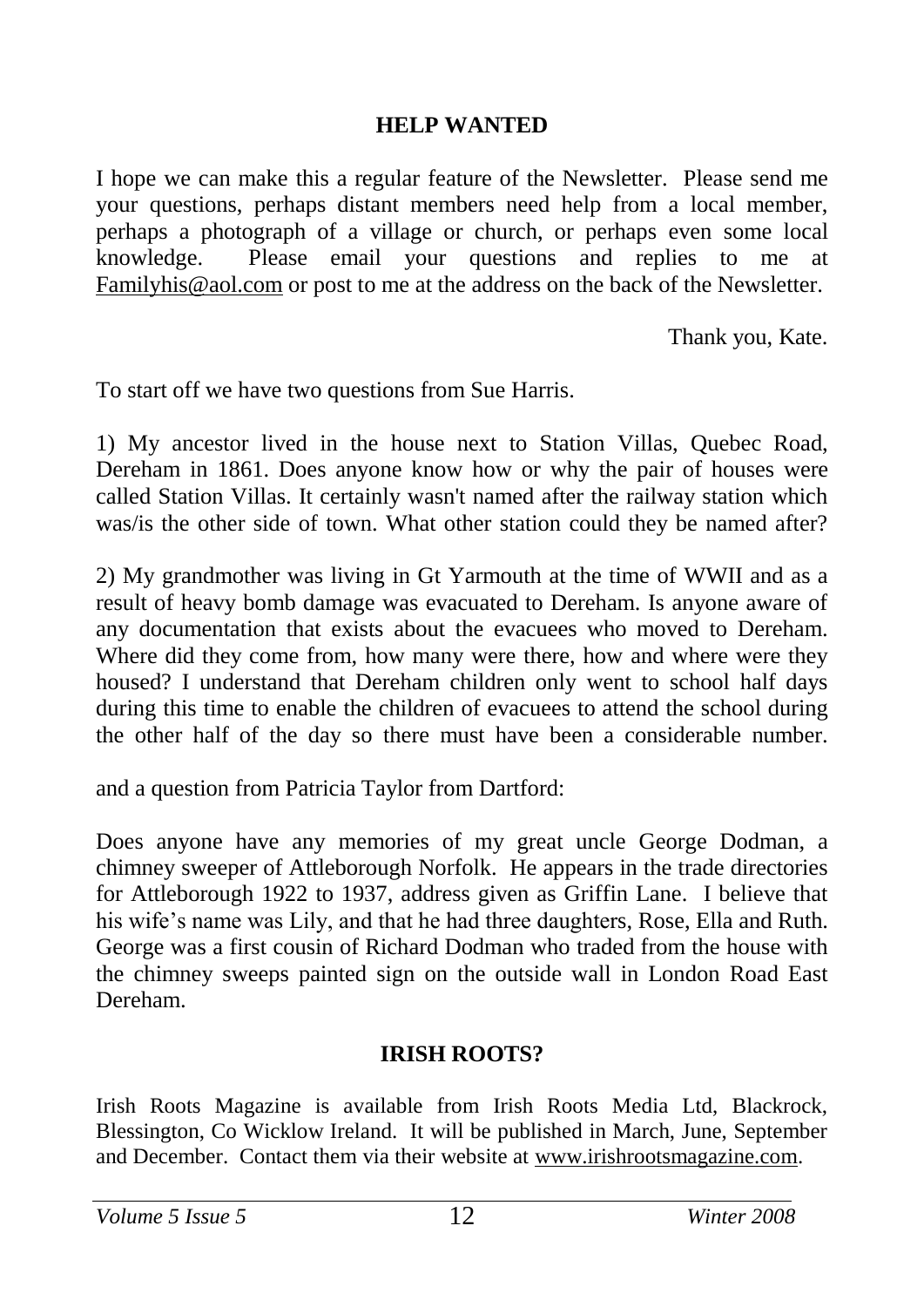#### **BRADENHAM ARCHIVE GROUP**

On a Sunday at the end of June we had a special day in Bradenham with gardens open and extra displays in St Mary's Church of the Village Archives. The weather was fine and dry (something of a miracle we all felt) and in excess of 100 people called in to the church to peruse photo albums and displays. We had a special section to help people researching their family history, which proved popular.

In preparation for the event I made a visit to the Archive Centre in Norwich hoping to find something new to add to the displays. I decided to look through the Vestry Minutes for West Bradenham and realised after a matter of moments that this had been a bad choice . Just as I was about to hand back the books I realised there were entries upside down at the back. The date November1848 secured my interest and then I realised I was looking at a list of old people to whom soup was distributed in the village of West Bradenham. This is what was recorded Ref PD200/29

#### **WEST BRADENHAM VESTRY BOOK NOVEMBER 1848**

#### **LIST OF OLD PEOPLE TO WHOM SOUP WAS DISTRIBUTED**

|  |  |  |  | 28 PINTS A WEEK |
|--|--|--|--|-----------------|
|--|--|--|--|-----------------|

| Old Women      | Old Men  | Couples       |
|----------------|----------|---------------|
| <b>Buscall</b> | Jarvis   | Lambert       |
| Machin         | Smith    | Clark         |
| <b>Brown</b>   | Barker   | <b>B</b> ream |
| Wright         | Roberson | Watts         |
|                |          | Barkham       |
|                |          | Whiting       |

No mention is given as to where or by whom the soup was prepared or what variety in 1848! Could this have been the earliest Soup Kitchen!

Also entered at the back of this VESTRY BOOK dated 1848 was a list of some parishioners and their Attendance or Non Attendance at St.Andrews Church, West Bradenham!

BUSCALL Mary with Jarvis and Coe single not at church lately, Warned BROWN George/Emily In the street, not church goers –Warned BENNETT John /Ann near Wards farm , two boys John and Benjamin . Three daughters two at service, one at Sunday School viz Emily. Parents not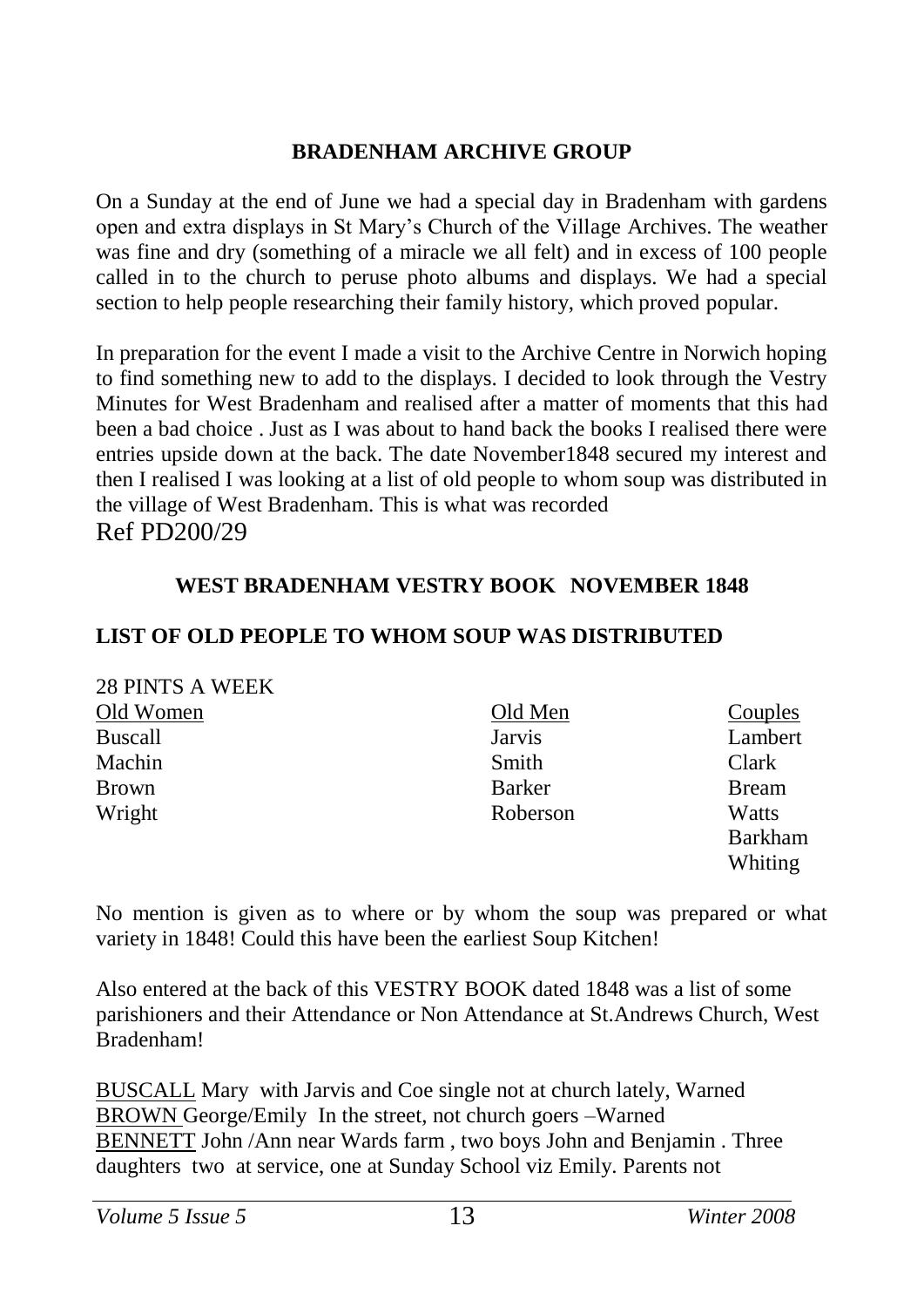churchgoers. Children alias Wiskers.

BARKHAM Robert/Elizabeth. Hale crossroad. Seven children Parents church goers. William 20, James 13, Albert 10, Benjamin, Elijah ,Sarah 16, Elizabeth 11 BENNETT James/Harriet. The street. Three children . The eldest Jane promised to Sunday School in Spring. Church goers

BENNETT Robert/Sarah / The street and sister Elizabeth alias blind Betty. Elizabeth 7, Phoebe, William ,John, Edward and blind Bettys illegitimate child George 15 , church goers???

BREAM John/Rose The Street –old people church goers ?

BREAM widow with sons Henry and John, Ivy Cottage, Harriet Bennetts mother. Church goers and Ranters

CANHAM William( Sen'r)/Ann , next house past Whitings. Three children at home. The eldest a handle maker. Girl sickly. Neither parents church goerswarned

William CANHAM jnr. /Mary Ann .By near the direction post one small child>neither church goers – warned

CANHAM George/Sophia, cottage opposite The Hall gate. Three children, James goes to church and Sunday school, Mary Ann promised. Both parents Ranters.

MENDHAM Robert/Susan. Street, Tailor. Two daughters Sarah Ann and Henrietta. Father stops at home. Mother goes to the Ranters

PACKE Robert /Elizabeth . Town House. Six children , Three girls Three boys. Robert Packe 9 years of age is kept at Farmer Youngs bird keeping the whole Sunday. Elizabeth 10 goes to Sunday School as also Susan and Sarah.

SAVAGEWilliam /Sarah. Clay Cottage by Church. Married 1848 promised to be church goers .

SAVAGE Hannah sister to William Savage. Martha another sister.

what had been an unpromising start materialised into something very interesting .and who were these Ranters in the village. Apparently a religious group with radical ideas. Can anyone give more info on these Ranters.

Margaret Bohn Member No 21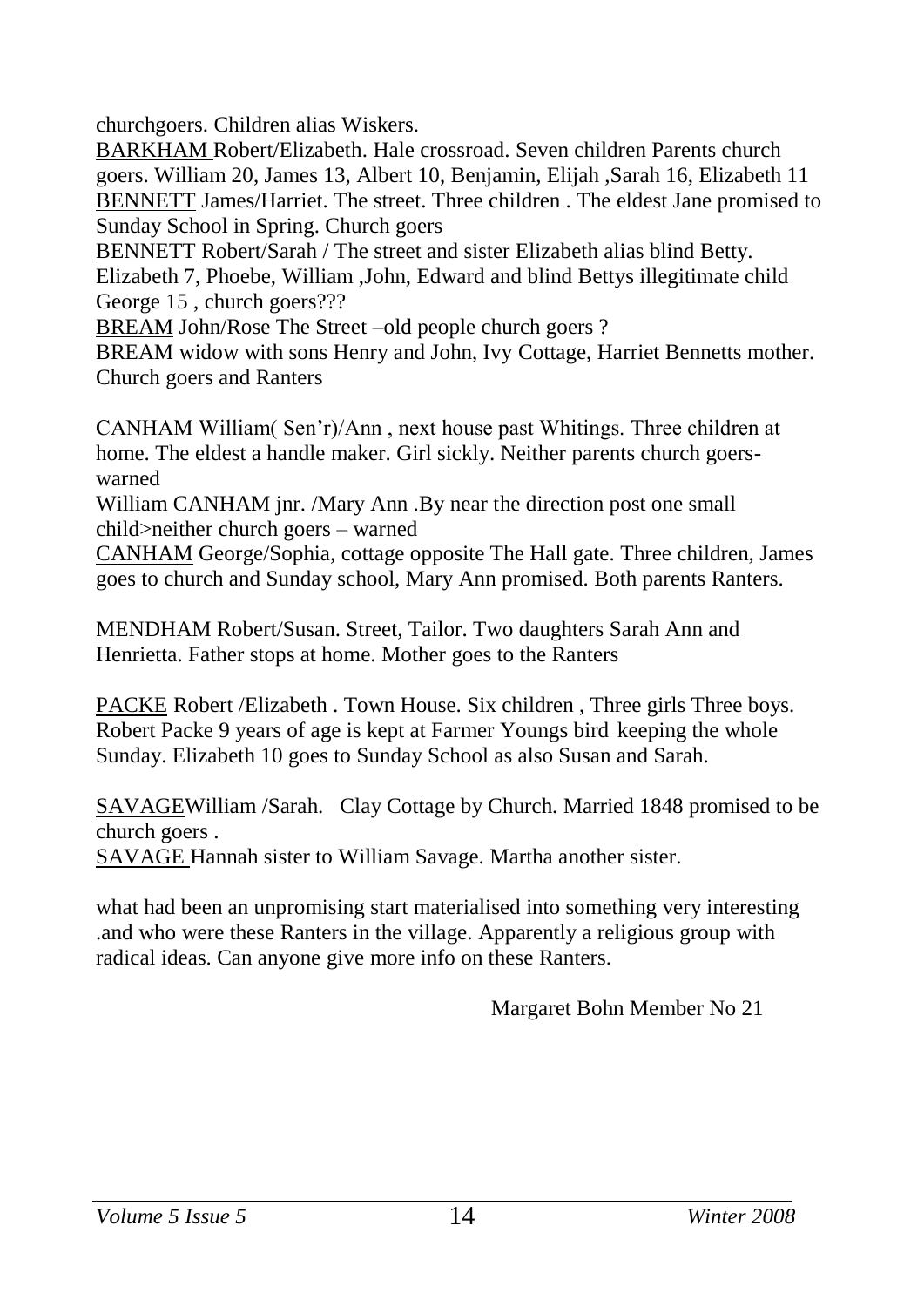## **WEBSITES YOU MAY FIND USEFUL**

Thank you to Sue Vicarage for the websites listed below.

[www.collectBritain.co.uk](http://www.collectbritain.co.uk/) - British Library showcases thousands of items from its collection on this website. Also includes section on English accents and dialects.

[www.archiveshub.co.uk](http://www.archiveshub.co.uk/) - Search nearly 20,000 descriptions of archives held by 160 UK universities and colleges for free.

[www.genpals.com](http://www.genpals.com/) - Jewish Monumental Inscriptions can be viewed free. The cemeteries covered so far include 14 in London and one in Hampshire, Oxfordshire, Yorkshire and Hong Kong.

[www.weekehistory.co.uk](http://www.weekehistory.co.uk/) - For the Parish of Weeke in Hampshire

[www.a2a.org.uk](http://www.a2a.org.uk/) - Access to Archives across Britain

[www.innertemplelibrary.org.uk](http://www.innertemplelibrary.org.uk/) - The library holds records dating from 1505 with archives relating to the admission, education and call to the bar of member. Searchable database of admissions from 1547 to 1850. Inner Temple is one of the 4 historic Inns of Court in London.

[www.glosters.org.uk/soldiersearch](http://www.glosters.org.uk/soldiersearch) - On line database of over 40,000 officers and men who served with Gloucestershire Regiment during First World War.

[www.gravestonephotos.com](http://www.gravestonephotos.com/) - Website displays photographs of cemeteries taken by volunteers, as well as indexes of names. Its stated aim is to 'place on line details of all UK gravestones or monuments that are currently legible for people born before 1900'.

#### *Volume 5 Issue 5* 15 *Winter 2008*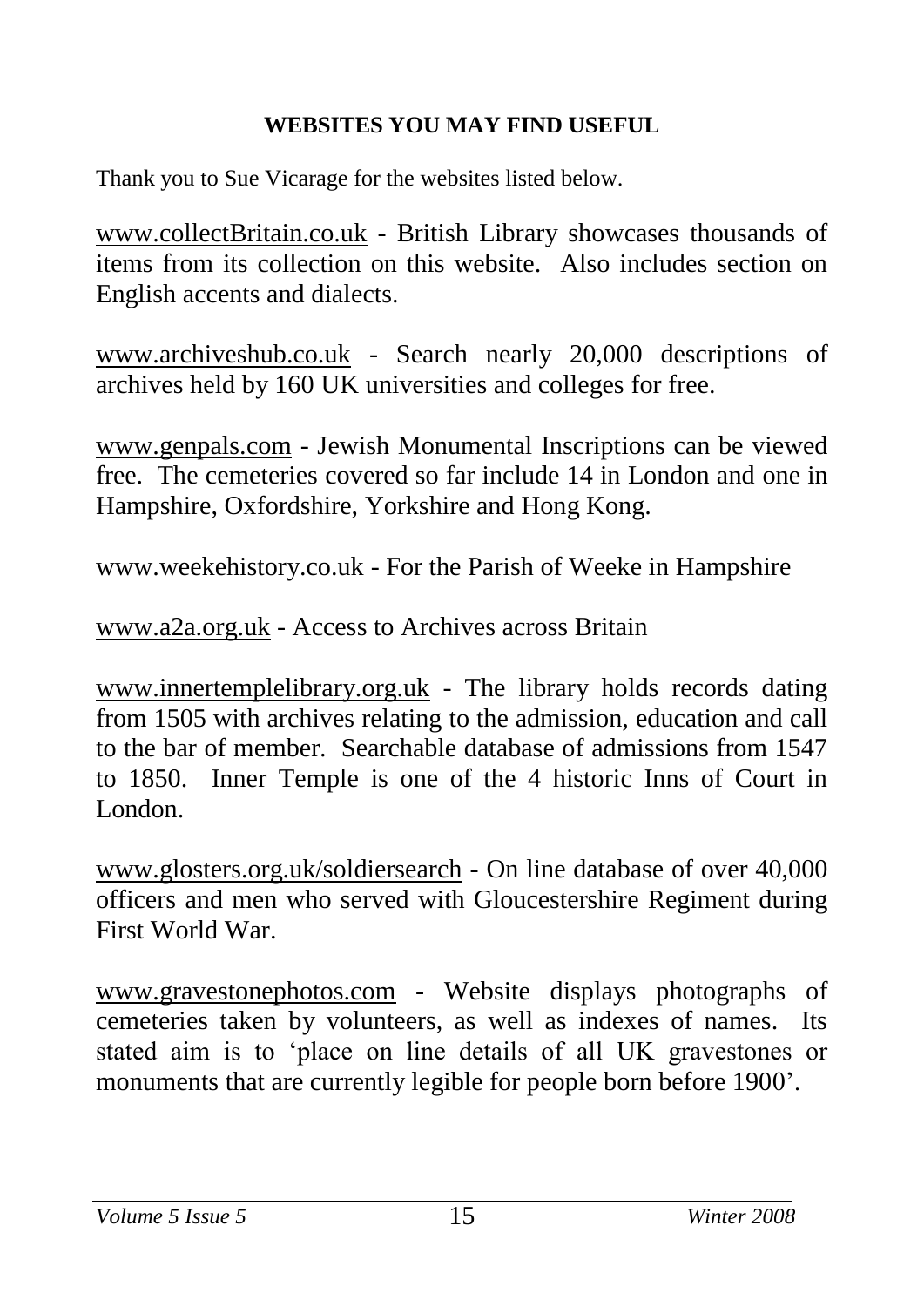### **NEW MEMBERS' INTERESTS**

Mr E Mxxxxx, -------, -------, -------, ---- --- [-----@-----](mailto:Eric.laurence@homecall.co.uk) Membership No 666 Maloney Bow/Polar LDN 19thc Brand Romford ESS 19thc Wood Romford/South Weald ESS 19thc Mr S Wxxxxx, -------, -------, -------, ---- --- [-----@-----](mailto:Eric.laurence@homecall.co.uk) Membership No 667 Barrett Tittleshall/Mileham NFK 19thc Riches Godwick/tittleshall/Melton Constable NFK 19thc Pxxxx Hxxxxx, -------, -------, -------. ---- --- [-----@-----](mailto:Eric.laurence@homecall.co.uk) Membership no 678 Stratton Holme Hale/Shipdham/Pentney/Bradenham/Swaffham Ward Ashill and Surrounding Parishes NFK to 1850 Mrs M E Sxxxxxx, -------, -------, -------, ---- --- [-----@-----](mailto:Eric.laurence@homecall.co.uk) Membership no 679 Girling Ephriham, Elizabeth & Ellen Foulsham NFK  $17<sup>th</sup>$ -19thc Starling Elizabeth NFK Any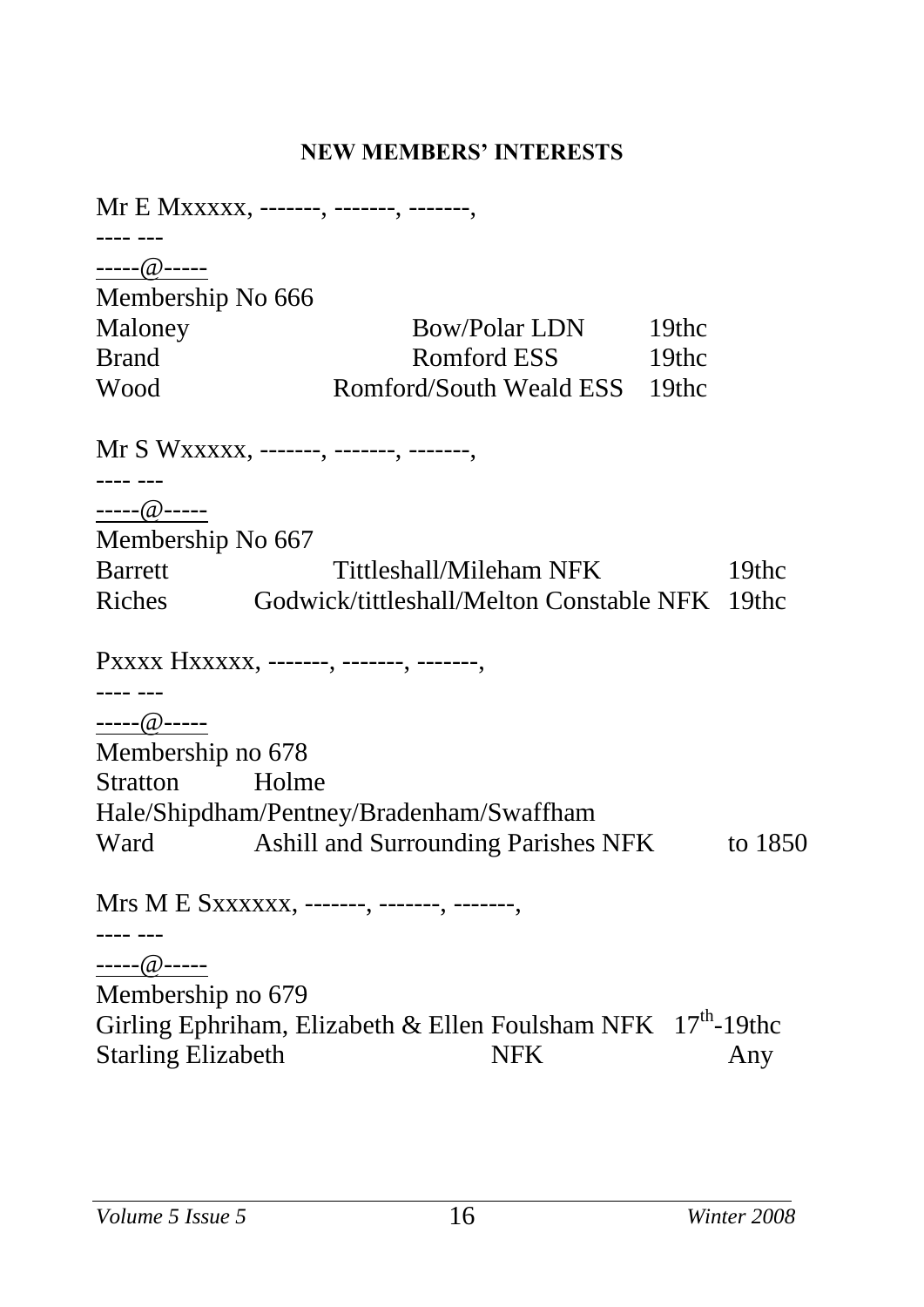### **FORTHCOMING EVENTS**

# East of London Family History Society Fair

This year the event will be sponsored by Tate and Lyle Golden Syrup who will be attending with a large display of articles and photographs. This is their 125th Anniversary.

Newham Community Heritage will also be attending with their 'East End Working Lives' exhibition

#### AT EASTBURY MANOR SCHOOL,WILMINGTON GARDENS,BARKING,ESSEX,IG11 9TR ON SAT 17TH JANUARY 2009 10 a.m. to 5 p.m.

# Doncaster & District Family History Society

2009 Family History day will be held on the  $24<sup>th</sup>$  October 2009 more details nearer the time

## Visiting Norfolk to do some research?

Why not stay at Albert's Cottage in the village of Ashill? Over 200 years old, the character cottage overlooks the village pond. Fully furnished, the cottage has two bedrooms, one with a four

poster bed and the choice of storage heaters or a log burning stove.

The inside of the cottage is complimented with a delightful garden and private parking. Contact Mary or Dennis for details

tel: 01760 723884 or 078796 22458

Email mary@breckfield.freeserve.co.uk

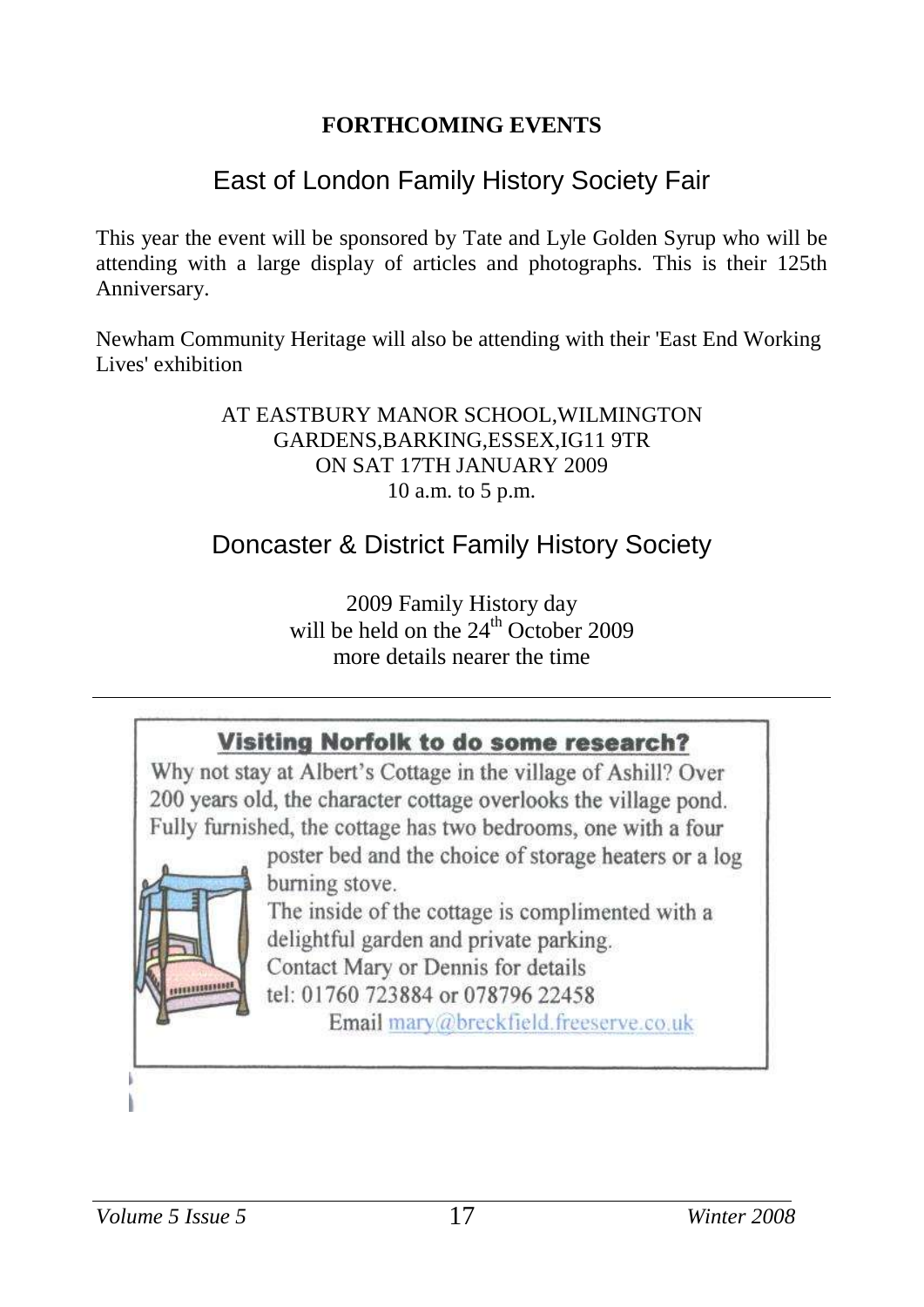#### **FEEDBACK**

#### 1. BURIAL INDEX - Errors In Published List

In the Spring 2008 Newsletter we published a list of the parishes/dates covered by our Burial Index. Keith Howell (Mem No 067) brought a couple of errors to our attention, which prompted a full check, and the discovery that several files had been omitted from the list. We apologise for the errors and hope that they have not caused any inconvenience. The corrections are listed below:

| Alderford (omitted) | $1726 - 1933$ |
|---------------------|---------------|
| Ashill              | $1793 - 2006$ |
| <b>Great Dunham</b> | $1733 - 2007$ |
| Morley St Botolph   | $1537 - 1838$ |
| Morley St Peter     | $1605 - 1838$ |
| Necton              | $1559 - 2006$ |
| Wicklewood          | $1561 - 1886$ |
| Welborne            | 1813 - 1839   |

#### 2. LOCAL CHARGES FOR COPYING FROM MICROFORM

I've just read your article regarding the report of a trial in the Spring Newsletter *(page 11).* I too have found trial reports which make wonderful reading (I have a highway man who was the grandson of one of my immediate descendants). However I thought I should draw your attention to one small error. It is possible to get prints off any microfilm or fiche at both the NRO and the Forum but the cost is 50 pence per sheet (60p in Suffolk) not 10 pence as you stated. (Photocopies *(from paper)* at the Forum are 10p) In the case of newspaper articles, because columns are usually long and narrow, it is quite often necessary to make several prints to get the full article on paper.

In the Forum this can be done using a slot machine which takes coins, but in the NRO, as no doubt you know, it is necessary to buy a £5 card which when put in the appropriate machine gives you the ability to print 10 pages. The card can be used on subsequent visits if the credit is not fully used.

I trust this information is of some help. Sue Harris (Mem No 601)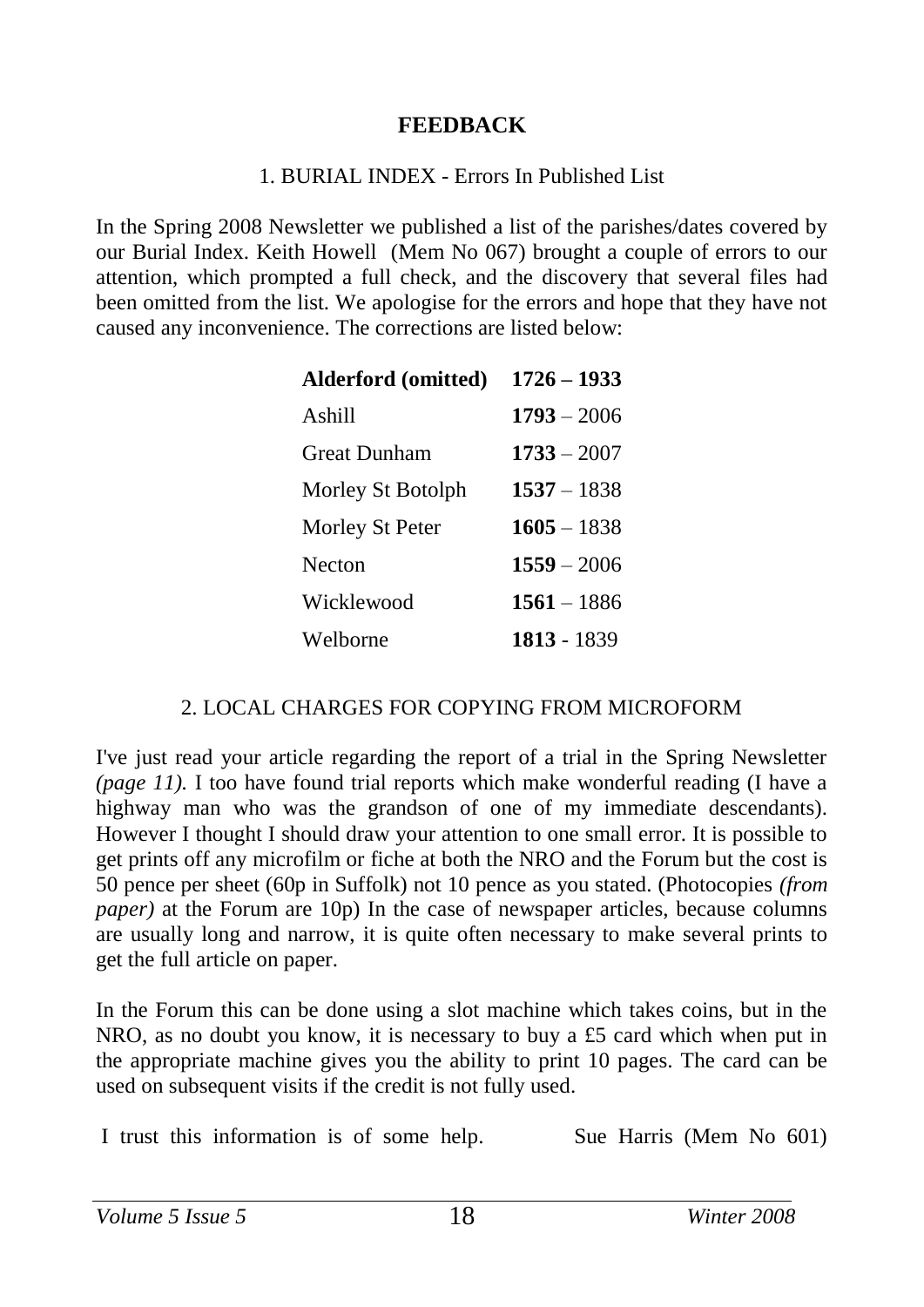#### **NEWS from the NORFOLK FHS**

Since 2006 the Society has spent £20,000 on its Kirby Hall premises at 70 St. Giles Street, Norwich, NR2 1LS. The widened and resurfaced car-park now holds up to twelve vehicles; the windows have been double-glazed; the outside has been painted a light sky blue; and a large sign with NORFOLK FAMILY HISTORY SOCIETY has been put up along the side of the building facing the road. So we should be easy to find!

Inside, the upstairs Skipper Room has been made into an open-plan office with modern desks, computers, printers, etc. The Library has been equipped with computers , fiche readers, a new MS6000 digital scanner/reader, and there is Broadband connection to the Internet.

The Collection has grown considerably with hundreds of Parish Register Transcripts and Monumental Inscriptions; thousands of Family Trees and Pedigrees; numerous copies of Wills and related documents with a One Name Index to search; a large local Village information section; and thousands of books, periodicals, magazines.. Plus we run a sizeable Bookstall for new and second-hand items, including our own published material.

Kirby Hall is open Tues. and Thurs. 10am-1pm; Wed. 10am –4pm; and Sunday 10am-1pm. It is staffed by volunteers who do their best to help visitors and it is free to the public. There is a small kitchen where visitors can make refreshments and eat.

The Society has four branches, which hold monthly meetings with outside speakers, at Norwich, Diss, Yarmouth, Kings Lynn, and one in London which meets occasionally at the SoG. There is no charge to attend meetings..

Membership of the Society costs  $£10$  a year for which you will receive our quarterly A5 size 68-page journal *The Ancestor* (recently awarded a Highly Commended certificate by the FFHS); plus you are entitled to ask for six 'lookups' a year from our Research Team.

The Website [www.norfolkfhs.org.uk](http://www.norfolkfhs.org.uk/) has been revamped and contains greater detail on all of the above. Our email is [nfhs@paston.co.uk](mailto:nfhs@paston.co.uk) and the phone number is 01638-763718

Edmund Perry, Company Secretary, NFHS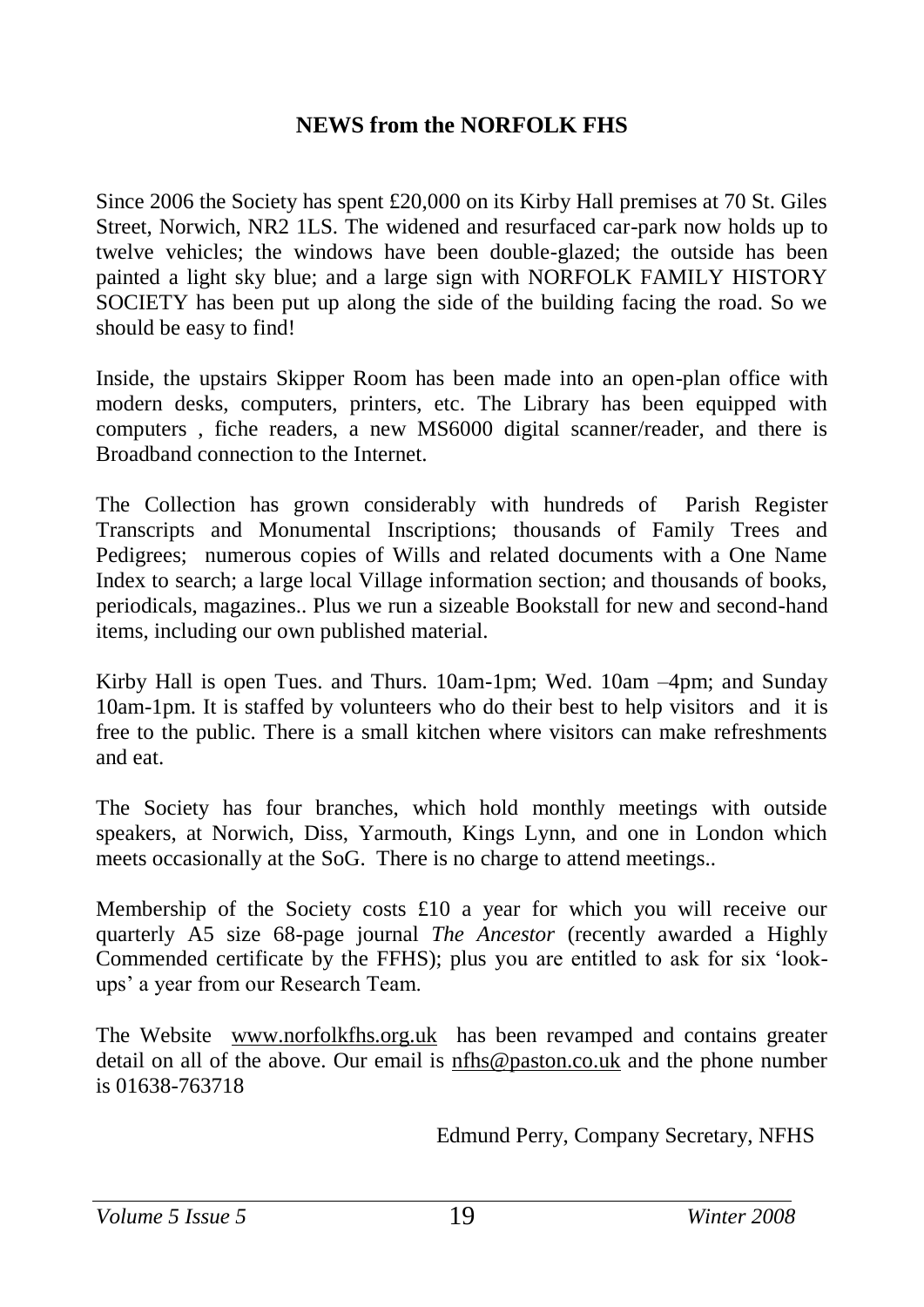# **DEREHAM COMPUTER SERVICES**

**First through quality … Second to none**

24b Norwich Street, Dereham - [www.derehamcomputers.co.uk](http://www.derehamcomputers.co.uk/) Tel: 01362 690999

### **MID-NORFOLK FHS NATIONAL BURIAL INDEX PROJECT**

The society's Mid Norfolk Burial Index is a database of entries taken from burial registers within an approximate 10 mile radius of Dereham. The society provides a reduced version to the National Burial Index. All Parishes are included for the period of 1813-1837, but the project is ongoing and most are covered more extensively. It currently holds in excess of 100,000 entries.

Surname Searches may be made for £3 per surname (MNFHS members £1 per surname) inc. p&p. If you are willing to receive your NBI search by email then the charges are: non MNFHS-members £2 per name / MNFHS members 65p per name, please ensure you give an email address.

This search lists the forename/s of all deceased persons with that surname within the database, together with their date and place of burial along with further information (if included in the original entry) such as age, marital status, relationship and occupation. A list of all parishes and dates included is provided with the search results.

For a search please email me [\(familyhis@aol.com\)](mailto:familyhis@aol.com) or write to me at the address of the back page of the Newsletter.

Kate Easdown

*Volume 5 Issue 5* 20 *Winter 2008*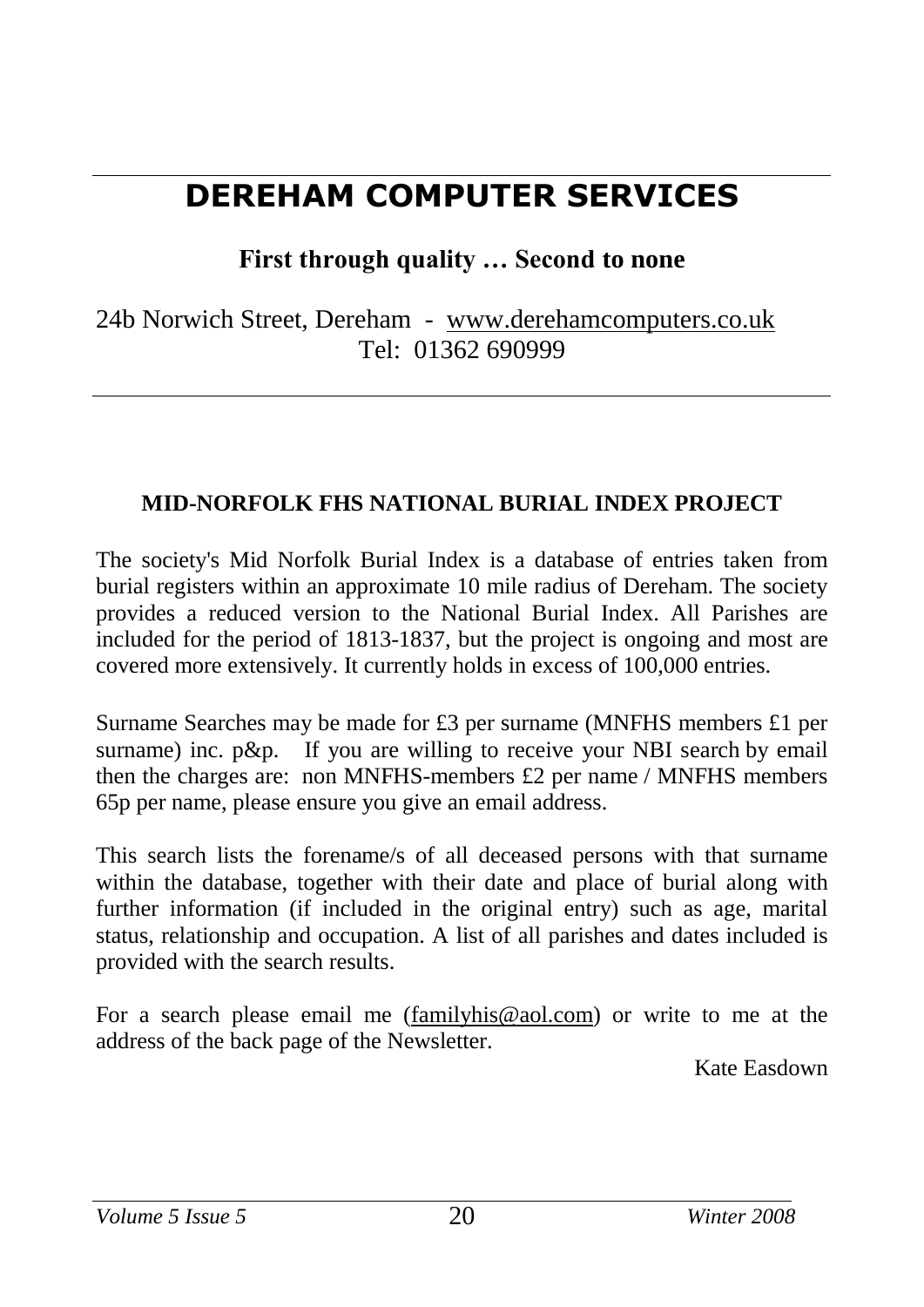*Quiz Answers:- Questions: 1.a 2.a 3.b 4.b 5.a 6.a 7.a 8.b 9.c Roman Numerals: 13 ( MCMLXXXVIII)*

## **Publication Orders**

When you send me publications orders they have to be printed to order as I do not keep a stock, so it may take up to a week to post them to you, as I only visit the printer once or twice a week.

Your cheques are not cashed until the books are posted to you.

Kate

## **COMPETITION CORNER**

Please answer the following question …

*In which year did the reign of Queen Victoria come to an end?*

Answers to Kate please by January  $10^{th}$  2009 (email or post - address on back cover), correct answers will be drawn at the January meeting.

There is one prize, which is the winner's choice of any one of the Society publications, including postage, sent to the winner's address.

Open to members only. One entry per member. Please include your membership number with your entry.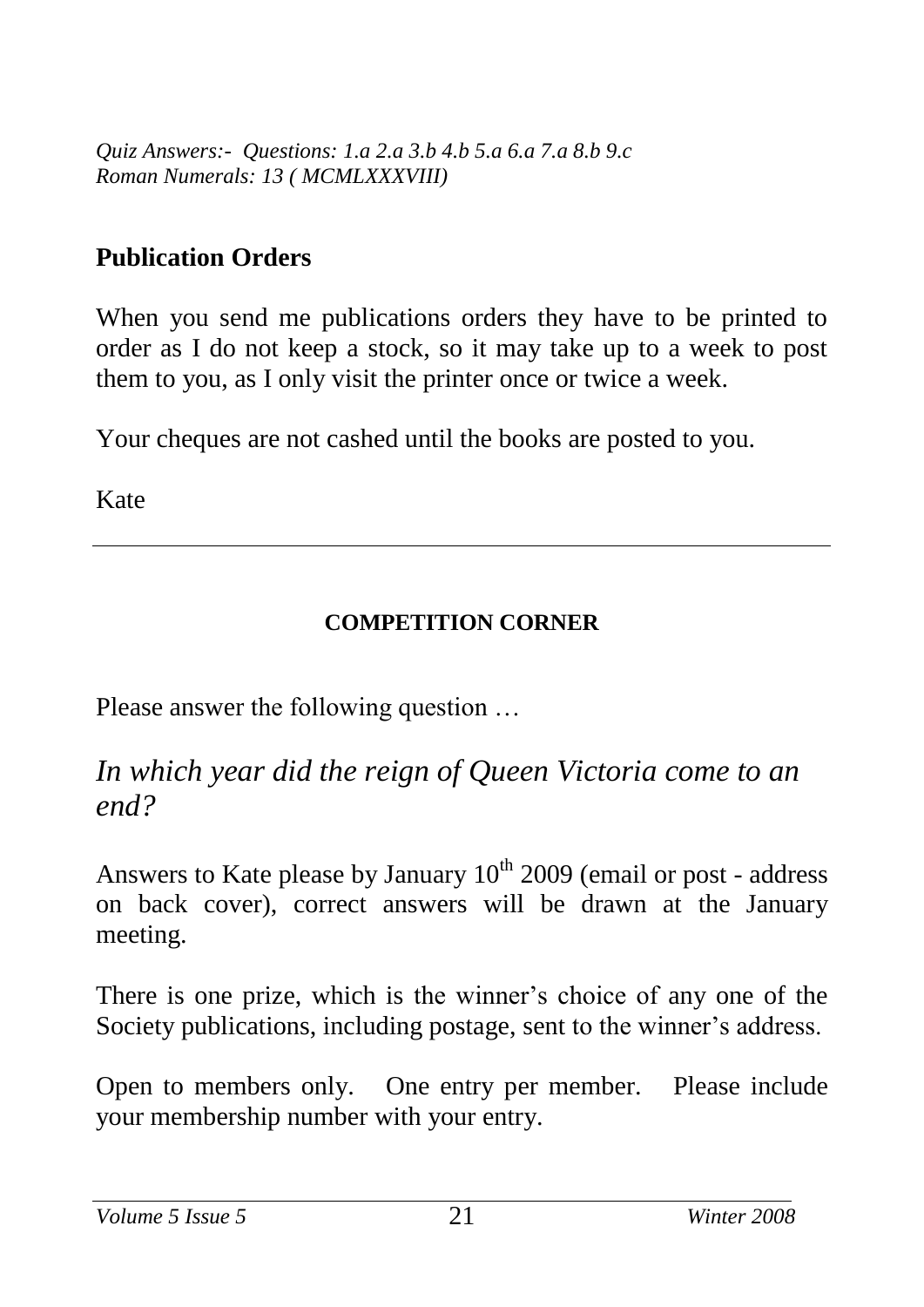# **Tracing Your Family Tree? Norfolk**

**Suffolk, Cambridgeshire, Essex and Lincolnshire**

# **Professional Researcher**

# **Gill Blanchard BA, MA Post. Grad. Cert. Ed (PCE)**

# **Record Office and Freelance since 1992**

# **Family History Courses available**

**84 Rupert Street Norwich, Norfolk NR2 2AT**

**Tel: 01603 633232**

**[gblanchard@pastsearch.co.uk](mailto:gblanchard@pastsearch.co.uk) [www.pastsearch.co.uk](http://www.pastsearch.co.uk/)**

**I am a qualified historian and researcher providing a full range of services including: Compiling Family Trees, Writing Your Family History, Local History, House History & Photography**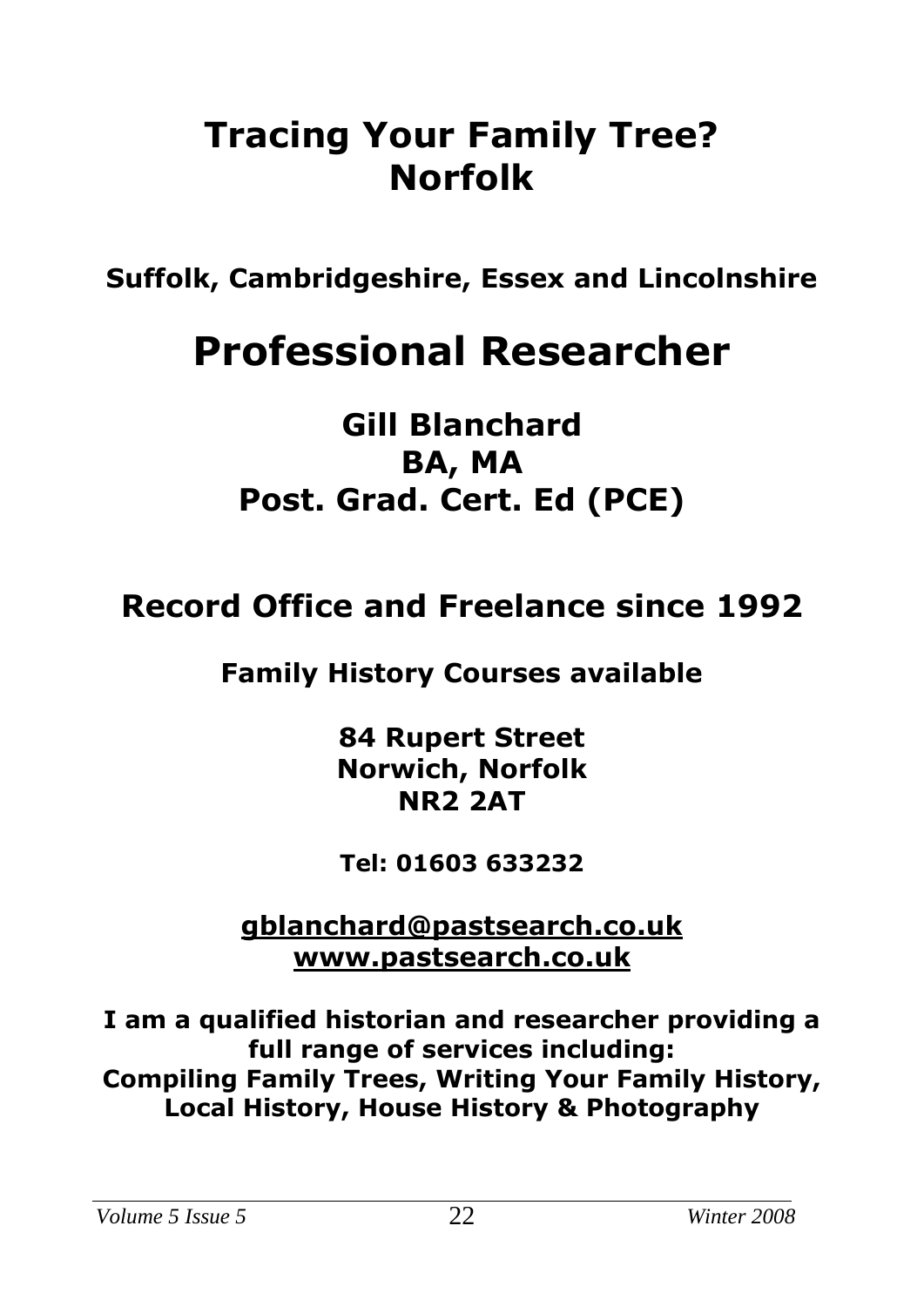## FOUNDED 1964 **FAIRFORD STUDIOS** FOUNDED 1964

#### YOUR TOWN OR VILLAGE MAPS

# **FOR FRIENDS & FAMILY, THE PRESENT PLEASANT PRESENT FROM THE PAST HUNDREDS OF VILLAGE AND TOWN MAPS IN STOCK**

*NAMED ROADS, LANES, WOODS, PUBLIC WORKS AND GRAND HOUSES, RIVERS, TOLL ROADS AND GATES, NAMED FARMS, ANCIENT LANES AND FOOTPATHS LEADING TO WORKPLACES, FACTORIES AND MILLS AS THEY WERE NEARLY TWO HUNDRED YEARS AGO. RAILWAYS ADDED TO PRIMARY MAPS AS LINES WERE DEVELOPED THROUGH THE VICTORIAN ERA*

HAND COLOURED BASED ON EARLY 19TH CENTURY SURVEYS 16.5 x 11.5 inches supplied flat in clear plastic sleeves for framing or reference

## **FAIRFORD STUDIOS, THE OLD CIDER WORKS, TONGS LANE, CRATFIELD, SUFFOLK IP19 0QD Tel: 01986 798678**

# **NORFOLK RESEARCH**

Parish Records and Census Searches £5 per hour Send S A E for details to: W Hepburn, 11 Preston Avenue, Wymondham, Norfolk NR18 9JE

# **BARBARA MORRISON**

*Photographer 01328 838388 Email: [barbs@kiptonash.fsnet..co.uk](mailto:barbs@kiptonash.fsnet..co.uk) Photographs reproduced from negatives, slides or prints Old, torn and faded, b & w or colour photographs restored PhotoShop Tuition*